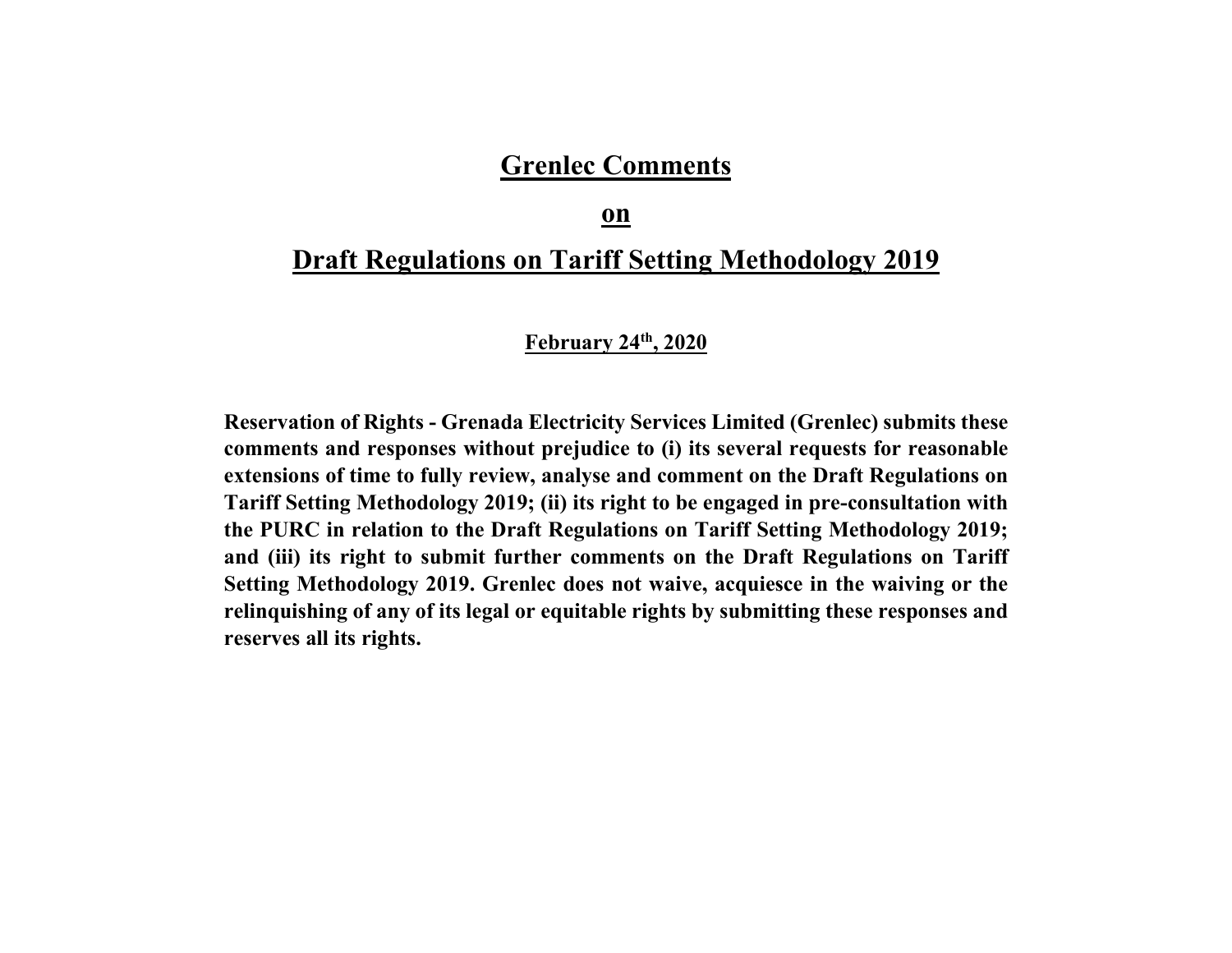# **PART 1: PRELIMINARY**

## **Interpretation**

- Page 4: **Authorised Business (3rd definition)** "authorized business" in respect of a network licensee means the business authorised in  $\frac{1}{\text{his}}$  its network licence and if applicable its generation licence"<br>Change "his" to "its"
- **GRENLEC** Change "his" to "its"
- Page 5: **Social Fund (5th definition)** "Contribution to Social fund" means the contribution by section 70 of the Electricity Supply Act;"
- **GRENLEC** This cannot be included in the regulations as Section 70 of the original act has been declared unconstitutional by the High Court. by the High Court.
- Page 6: Net generation is defined as the sum of all gross generation by the Generation Electric Plants less the sum of all own use (auxiliary power) by the Generation Electric Plants.
- **GRENLEC** Suggest adding the new definition above to Section 2 Interpretation on page 6 immediately after "MWh" means Mega-Watt -hours. in **his** its network licence and if applicable its generation licence"<br>
is" to "its"<br>
d (5<sup>th</sup> definition) – "Contribution to Social fund" means the contribution;"<br>
the included in the regulations as Section 70 of the ori

**Long Term Bond Rate (6th definition)** - "LTBR" means Government's most recent Long Term Bond Rate issued by the Regional Government Securities Market,"

**GRENLEC** Please see our comments against Schedule 1, Part B, Section 2.4 and our response in Annex A. Accordingly, we believe that this definition is not needed and should be removed.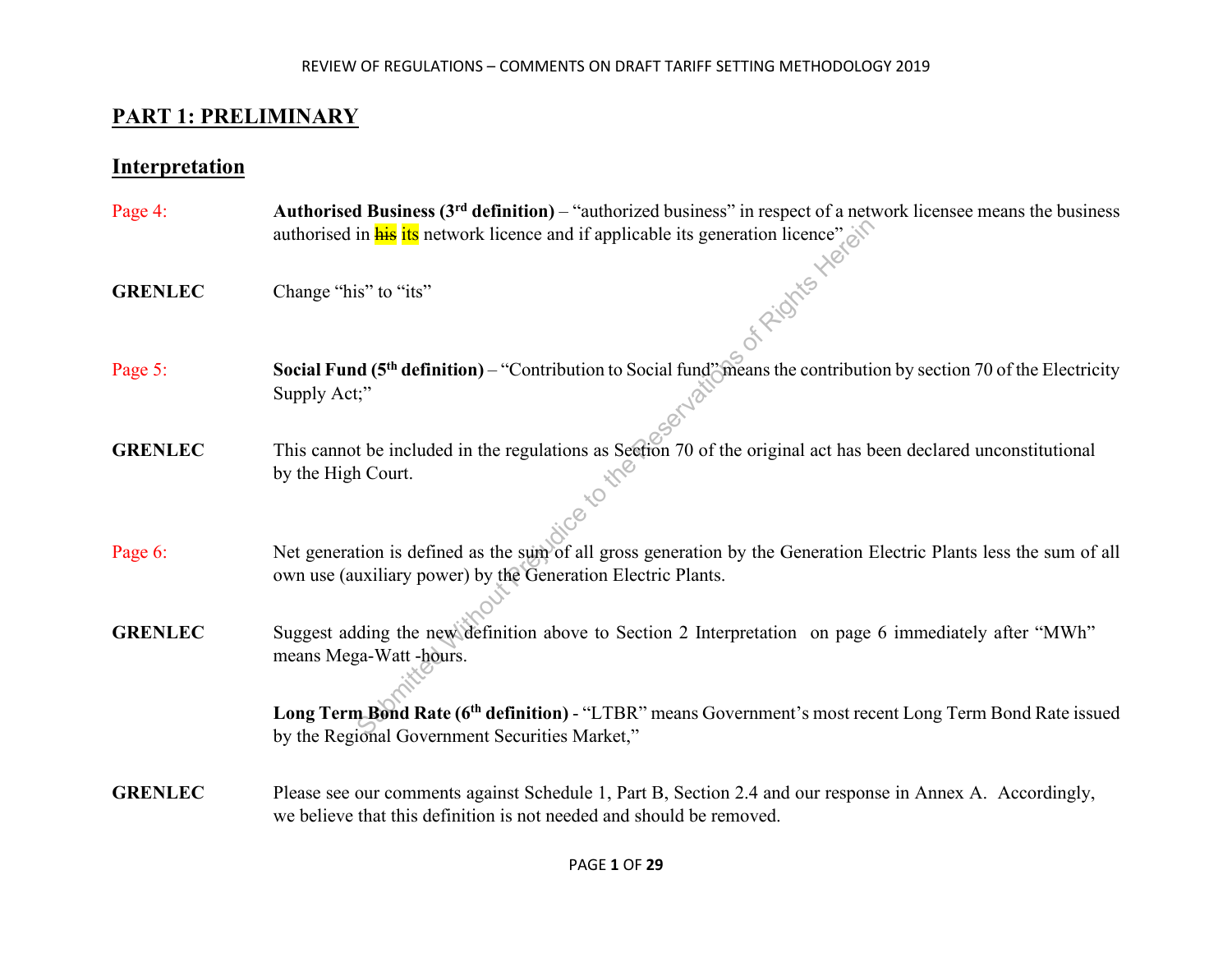- Page 6: **Non-Fuel Revenue Requirements** (10<sup>th</sup> definition) "NFRR" means Non-Fuel Revenue Requirements. This is the revenue required by the utility to cover all its costs and achieve a reasonable rate of return on its investment"
- **GRENLEC** Make the word Requirements singular "Requirement", add the word "by" after the word "required", and make the word "cost" plural ("costs").
- Page 7: **Self-Generator (9th definition)** "self-generator" means a person who generates electricity only for his or her own use and who may also be allowed to sell excess electricity to the network licensee in accordance with the requirements of the Electricity Act and with applicable Regulations;"
- **GRENLEC** Can non-renewable generators be deemed self-generators? This is not clearly stated. It seems open to interpretation that both renewable and non-renewable energy producers can be self-generators. See Regulation on Tariff Setting Methodology Part 2 Retail Tariff, Division 2 Retail Tariff Structure 9. Fuel Charge and 10. Renewable Charge imply that a self-generator should only be a renewable source. **Example 19 Accord 19 Accord 19 Accord 19 Accord 19 Accord Without Preservation** of the Electricity Act and with applicable Regulations;"<br>
Submitted With Prejudice to sell excess electricity to the network<br>
the Electricit

**System Technical Losses (12<sup>th</sup> definition)** - "system technical losses" means the **maximum allowable** percentage of electricity generated that is lost before reaching consumers"

- **GRENLEC** Delete "maximum allowable". This is the definition of system losses and not the definition of a limit on system losses. Typo: "lot" should be "lost"
- Page 8: **Test Year (1st definition)** "test year" means the most recent twelve (12) month  $\frac{d}{dt}$  period whose financial accounts audited in whole or part will be adjusted to determine the Non-Fuel Revenue Requirement of a licensee for the next periodic tariff review.
- **GRENLEC** Test years are frequently not coincidental with the fiscal year. Hence a part of the test year may be audited and a part unaudited**.**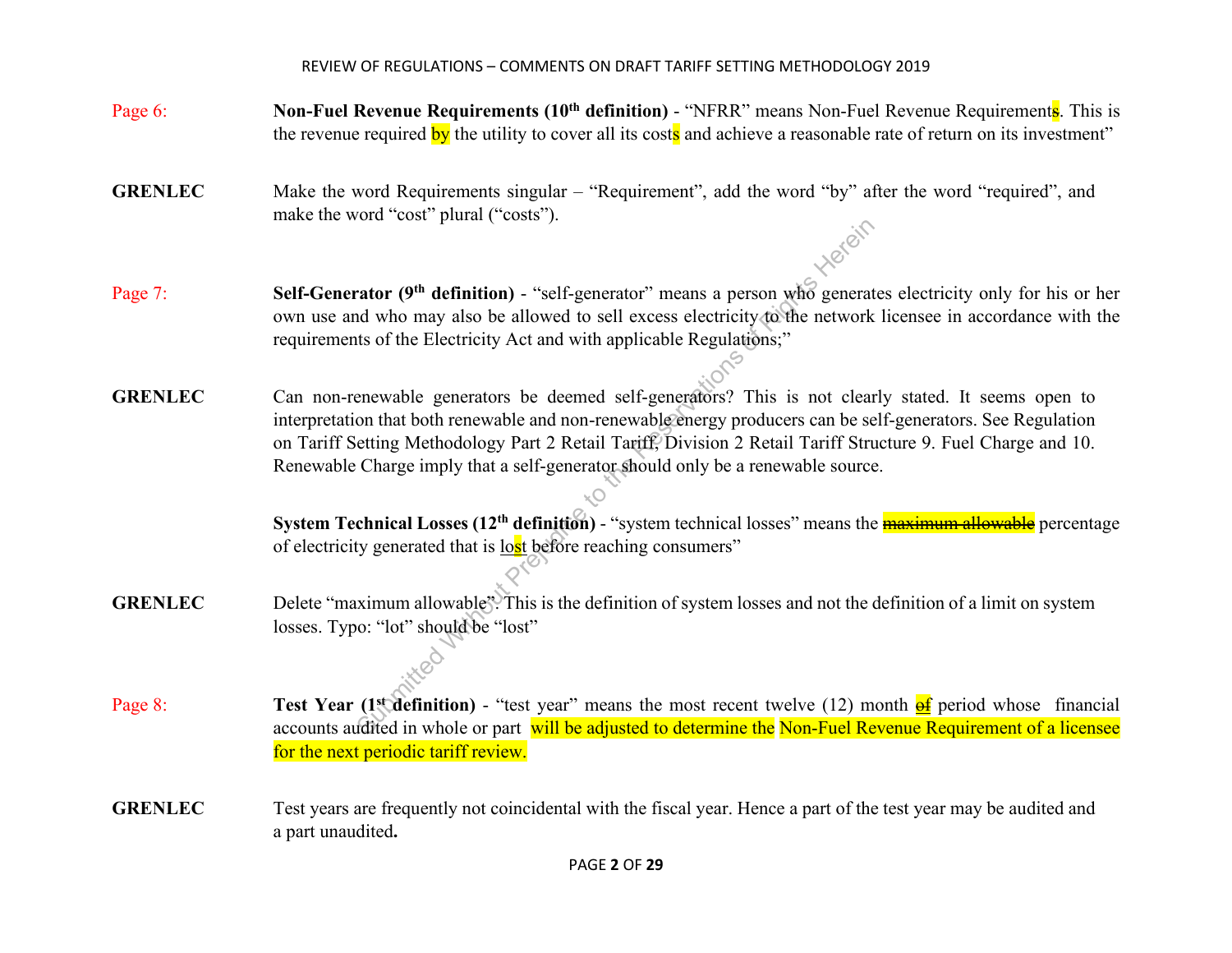- Page 8: **Time of Use (2nd & 5th definition)**  "TOU" means Time of Use service. For this type of service consumers are charged different rates depending on the time of the day when electricity is consumed.
- **GRENLEC** Duplicate definition delete second occurrence.

Weighted Average Cost of Capital (7<sup>th</sup> definition) - "WACC" means Weighted Average Cost of Capital. This is the opportunity cost of capital proportionally weighted to reflect the expected return on debt and equity It is a calculation of a firm's cost of capital in which each category of capital is proportionately weighted. All sources of capital, including common stock, preferred stock, bonds, and any other debt, are included in a WACC calculation.

GRENLEC Definition changed to more clearly define the WACC in accounting terms.

**Transmission System (4<sup>th</sup> definition)** - "transmission system" means the transport of electricity through high voltage electricity systems, and the transport of electricity for interconnection the island of Grenada with another island or country as prescribed;" the devices and structures used to enable the transport of electrical energy between substations at a High Voltage as defined in the Transmission and Distribution Grid Code. Average Cost of Capital (7<sup>th</sup> definition) - "WACC" means Weight<br> **Extrainity cost of capital proportionally weighted to reflect the expected<br>
of a firm's cost of capital in which each category of capital is proportionate** 

**GRENLEC** Definition changed to conform with the Transmission and Distribution Grid Code**.**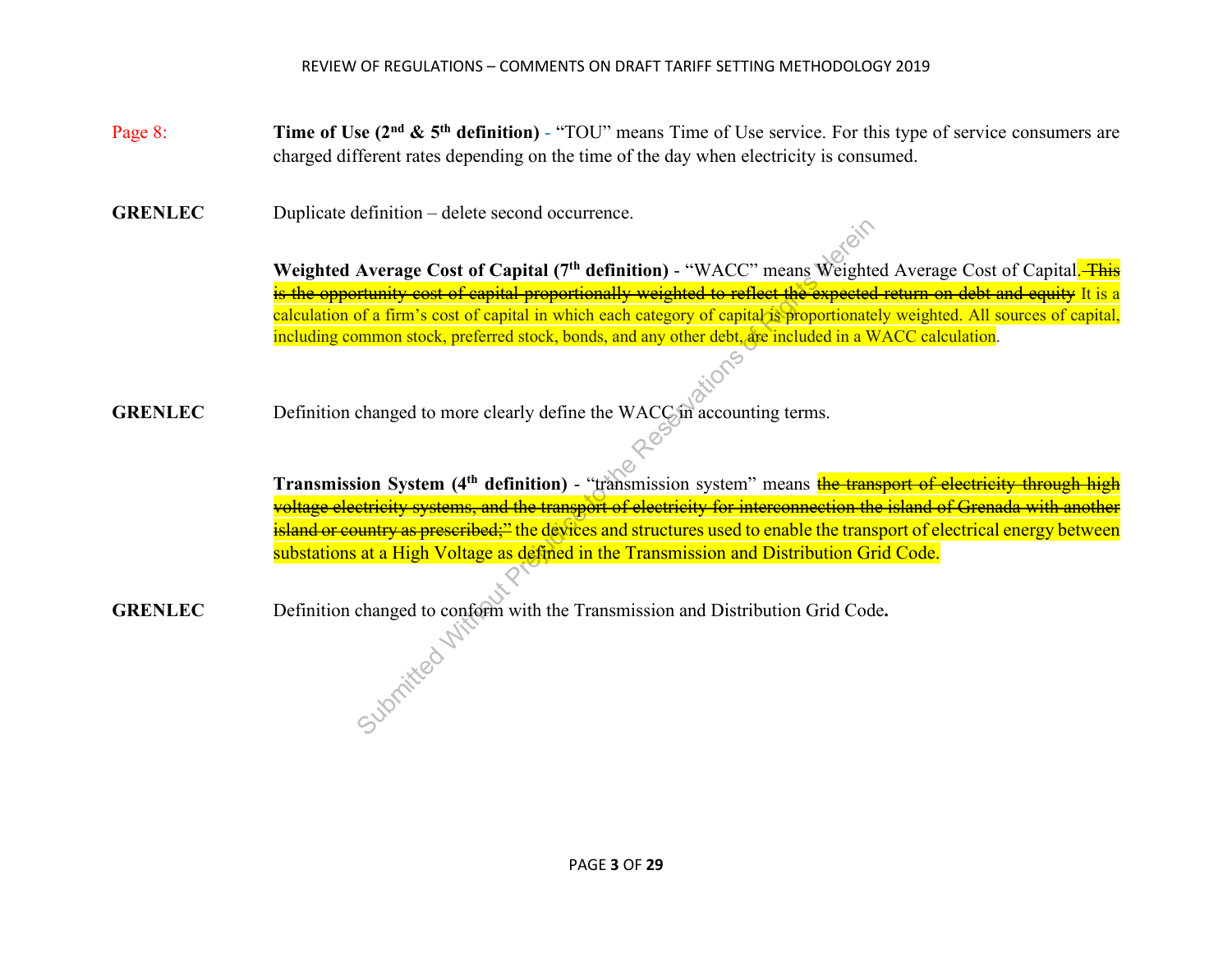# **PART 2: RETAIL TARIFF**

- Page 9: **4. Consumer Customer Classes (2) (c) (d) (e)** "(2) The Commission may recommend, set and approve classes or changes in classes if it considers that the grouping or change:"
- **GRENLEC** Change "Consumer" to "Customer". Several persons may live in a household and are all consumers of electricity, but the holder of a supply contract with the Licensee is a customer. Also, consistence with the Supply Code.

"2 (c) is consistent with the national electricity policy established under section  $3(a)$  of the Act;"

**GRENLEC** The national electricity policy has **not** been established to date. Note as well that the draft policy requires consultation with licensees(s) (among others). The Act says the Minister MAY establish a National Electricity Advisory Committee to determine the Policy. To date Grenlec's representatives on this committee have not been notified of a meeting. onsumer" to "Customer". Several persons may live in a household and<br>der of a supply contract with the Licensee is a customer. Also, consist<br>msistent with <u>the national electricity policy established under section 3</u><br>all el

 "2 (e) targets vulnerable groups to whom a social tariff should be applicable, in which case the social tariff shall be defined and financed in accordance with the Policy established by the Minister."

**GRENLEC** What criteria is to be used for determining applicable customers? Will the public be allowed to comment on what goes into the policy?

If the customer is in an area that requires significant infrastructure work, who bears the cost of connection?

Is the Social Tariff meant to apply to a separate class or a discount on the domestic rate?

Grenlec points out that a reduced tariff for such customers will require cross-subsidization from other customers/rate classes to cover the decrease in contribution from this grouping, as the NFRR is composed from the sum of revenue from all customers/rate classes.

Grenlec is not the entity that will determine who these vulnerable groups are. The PURC or some other entity will have to determine this.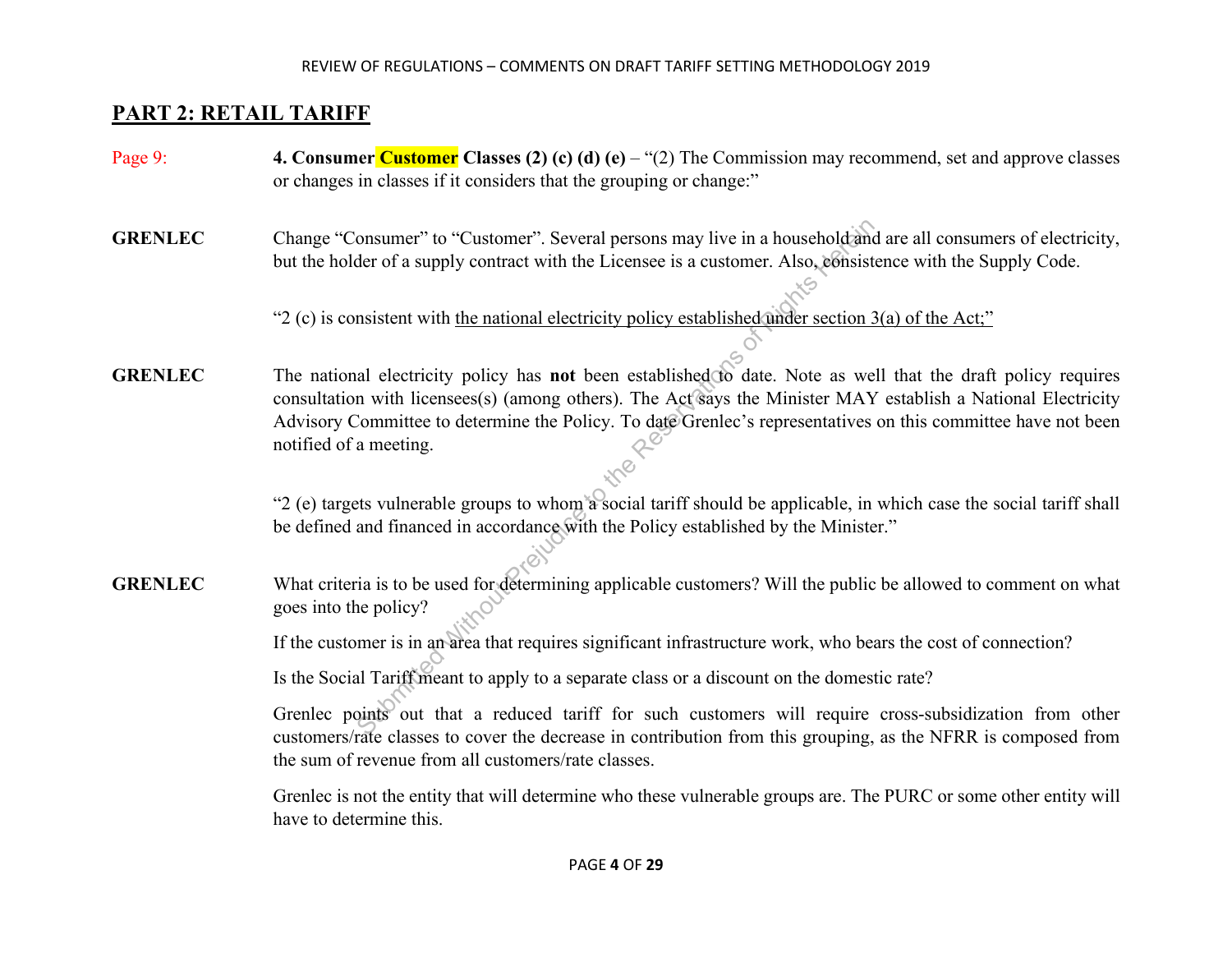| Page 9-10:     | 7. Retail Tariff Components $(1)(d)$ (e) - " $(1)$ The retail tariff shall comprise the following components -                                                                                                                                                                                                                             |  |  |  |  |
|----------------|--------------------------------------------------------------------------------------------------------------------------------------------------------------------------------------------------------------------------------------------------------------------------------------------------------------------------------------------|--|--|--|--|
|                | a) the base non-fuel charge;<br>the fuel charge;<br>b)<br>the demand or fixed charge<br>the renewable charge;<br>d)<br>Independent Power Producer non-fuel charge<br>$\mathbf{e}$                                                                                                                                                          |  |  |  |  |
| <b>GRENLEC</b> | Does "The retail tariff shall comprise the following components" imply that each customer class, including street<br>lighting will have all these components?                                                                                                                                                                              |  |  |  |  |
|                | 7(d) When the fuel and renewable charges are calculated according to Schedule 3, the result is a much higher total<br>energy charge than what we believe is intended.                                                                                                                                                                      |  |  |  |  |
|                | 7(e) was added as there is no place in this regulation for the non-renewable Independent Power Producer to recover<br>its NFRR and so it is suggested that this avenue be used.                                                                                                                                                            |  |  |  |  |
|                |                                                                                                                                                                                                                                                                                                                                            |  |  |  |  |
| Page 10:       | 8. Base Non-Fuel Charge $-$ "(1) The base non-fuel charge, plus the fixed or demand charges on each customer<br>as applicable, is a set of charges on each consumer plus the fixed or demand charges on each customer as applicable<br>that seeks to recover, in the aggregate, the non-fuel-revenue requirement of the network licensee." |  |  |  |  |
| <b>GRENLEC</b> | The sum of the base non-fuel charges plus the demand charges and fixed charges have to recover the NFRR.                                                                                                                                                                                                                                   |  |  |  |  |
|                | <b>SUGGESTED ADDITIONS:</b>                                                                                                                                                                                                                                                                                                                |  |  |  |  |
|                | Demand Charges: These are capacity carrying charges paid by commercial, hotel and industrial customers, and<br>potentially residential customers, for whom the Licensee must carry sufficient installed capacity to meet their peak<br>demand at any time.                                                                                 |  |  |  |  |
|                | Fixed charges: These charges designed to capture non-energy fixed costs which are related to one or more, but<br>not all, customer classes.                                                                                                                                                                                                |  |  |  |  |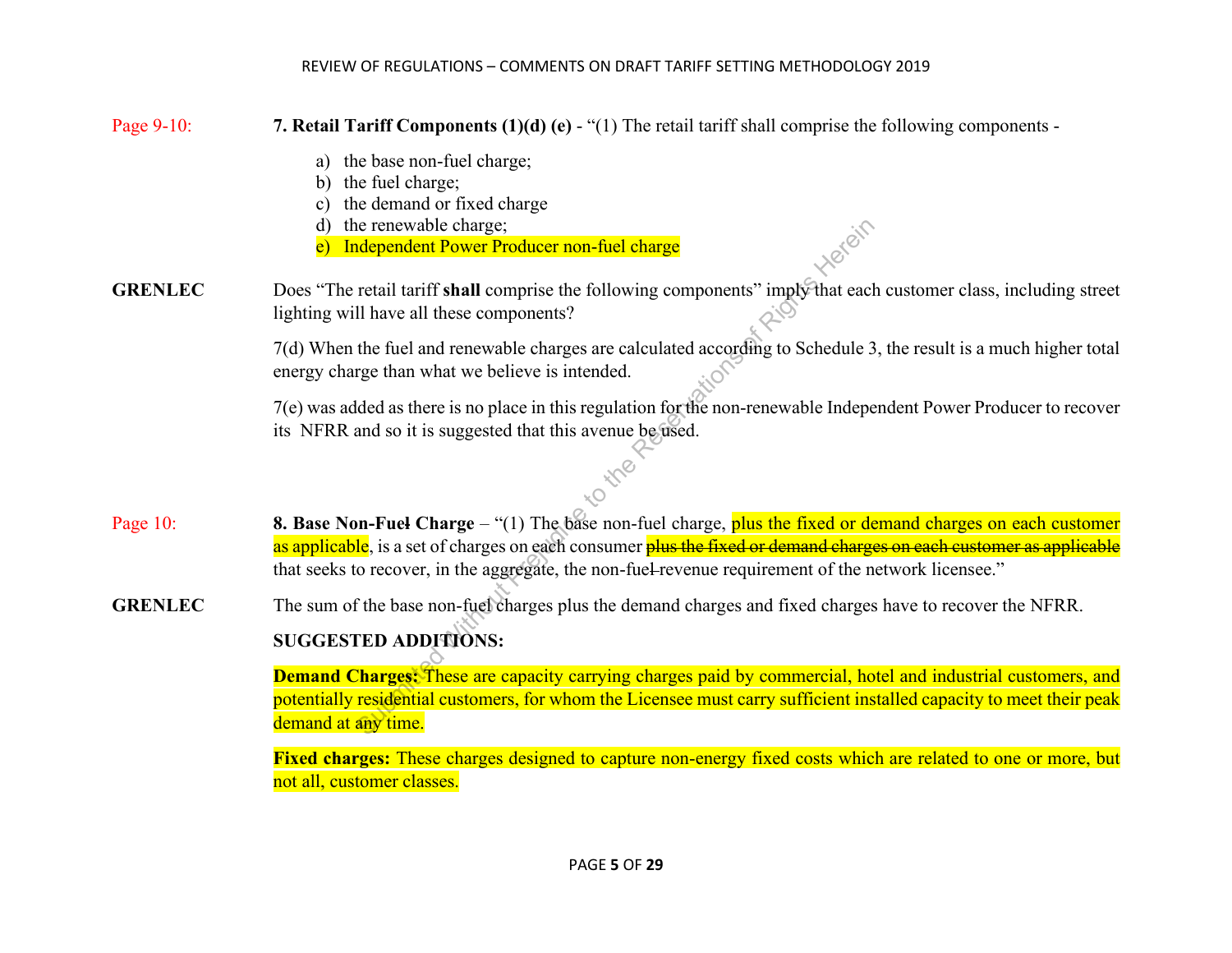- Page 10: **9. Fuel Charge-** "(1) The fuel charge is a per kWh charge on each Consumer that seeks to, in the aggregate, recover the monthly efficient cost of fuel used for generation by the **Authorized Generation Electric System** and/or an independent power producer."
- **GRENLEC** Use of the defined term meaning the generation plants owned and operated by the Network Licensee**.**
- Page 11: **11. Price Cap No Other Rates Allowed** "A network licensee shall charge the rates approved by the Commission in accordance with these Regulations."
- GRENLEC Change title from "Price Cap" to "No Other Rates Allowed", as the term Price Cap has a specific meaning in the regulatory field.
- Page 11-12: **12. Periodic Retail Tariff Review (1), (6)(b)(c)**

"(1) Within 3 month of 4 years from the commencement date of this Regulation and in accordance with PART  $E -$  Retail Tariff Review Procedure 5.2, and every 5 years thereafter, the Commission shall conduct a retail tariff review to set retail tariff rates instruct the Licensee to submit its retail tariff proposal for changes in rates in accordance with this regulation. $\bullet$ defined term meaning the generation plants owned and operated by the  $\frac{20}{4}$ P No Other Rates Allowed - "A network licensee shall charge the race with these Regulations."<br>
e from "Price Cap" to "No Other Rates Allowed",

**GRENLEC** Grenlec proposes that the interim tariff be for a short period and then move to the first periodic retail tariff review in accordance with PART E – Retail Tariff Review Procedure 5.2.

> Grenlec believes that because the procedures for retail tariff review are included in this regulation in Schedule 1, Part E, then sections 12 (5) & 12 (6) are not required and should be removed. Should the Commission disagree, then please see our comments on Sections 6 (b) and (c) below.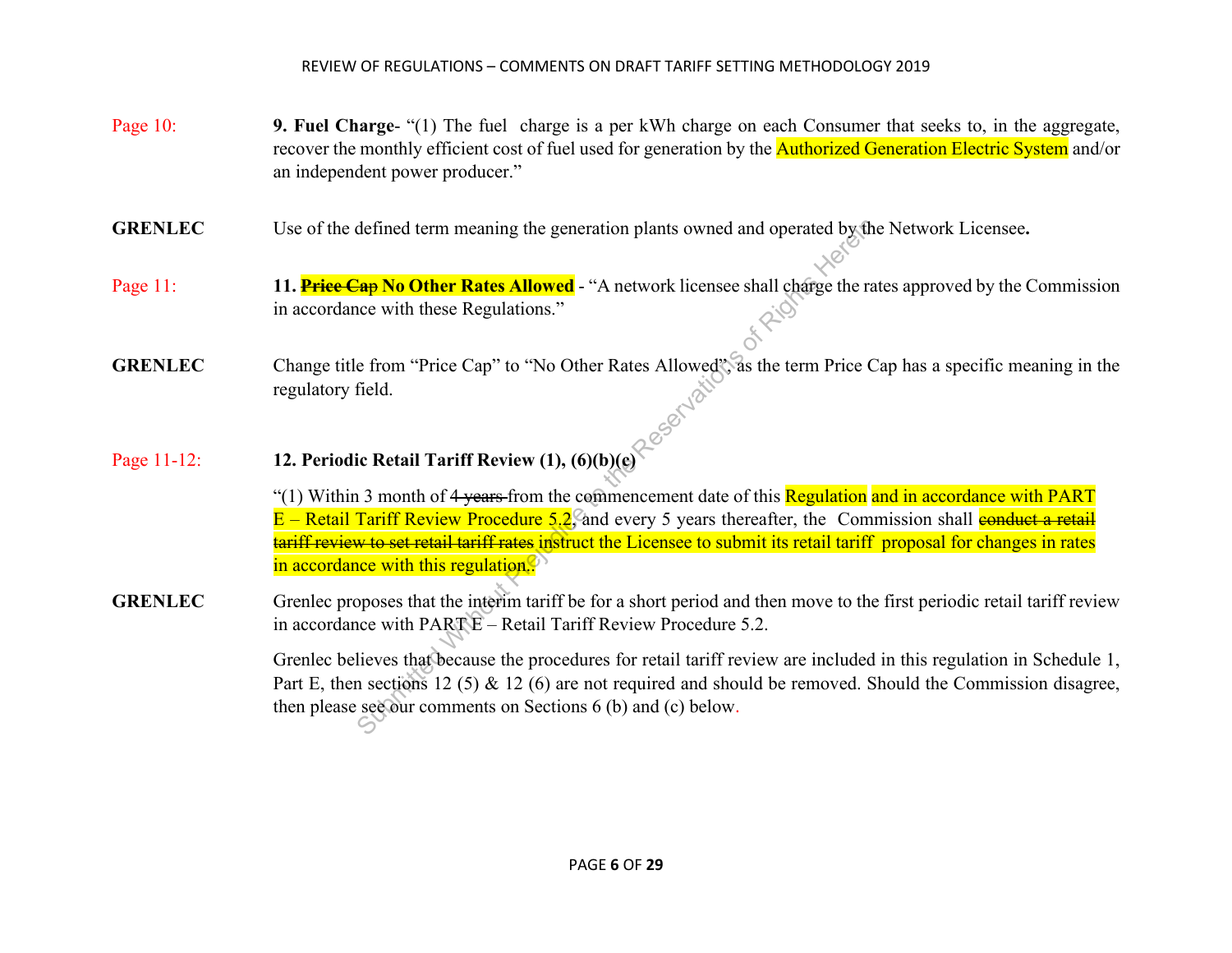- Page 12  $\frac{4}{5}$  (6) the notice may also require that the draft proposal be informed by a load research study, a cost of service and a least cost expansion study, the terms of reference for which, and the experts enga execution, are to be approved by the Commission;"
- **GRENLEC** The procedure for filing for the tariff is clearly defined in Schedule 1 Part E. So, 6(b) is redundant and should be removed. removed.

"6(c) there must be at least twenty-five (25) business days for stakeholders to provide written comments on the draft procedures, during which period a public consultant may be held;"

**GRENLEC** This time frame is too short for written comments on the tariff review procedure. This should be a minimum of 60 working days. **If the procedures are to be changed it must be done prior to the request for filing for tariff so that the Licensee will know how to file.**<br>  $\delta^{(0)}$ Sure for filing for the tariff is clearly defined in Schedule 1 Part B.<br>
So,<br>
must be at least <u>twenty-five (25) business days</u> for stakeholders to pro<br>
dures, during which period a public consultant may be held;"<br>
Frame i

Page 12-13: **13. Annual Adjustment of Retail Tariff (4)**

"13(4) The **network Licensee Commission** shall provide in advance all statistics, data and indexes necessary to submit its application for the annual adjustment."

**GRENLEC** Suggest re-wording of 13 (4) as above. As can be seen in 13(5), it is clearly the Commission who must furnish the statistics and data in advance. Furthermore, Grenlec suggests that the adjustment be made annually on the 1<sup>st</sup> July as the Dept of Stats typically publishes the CPI and figures required for the RPI calculation in March/April time frame.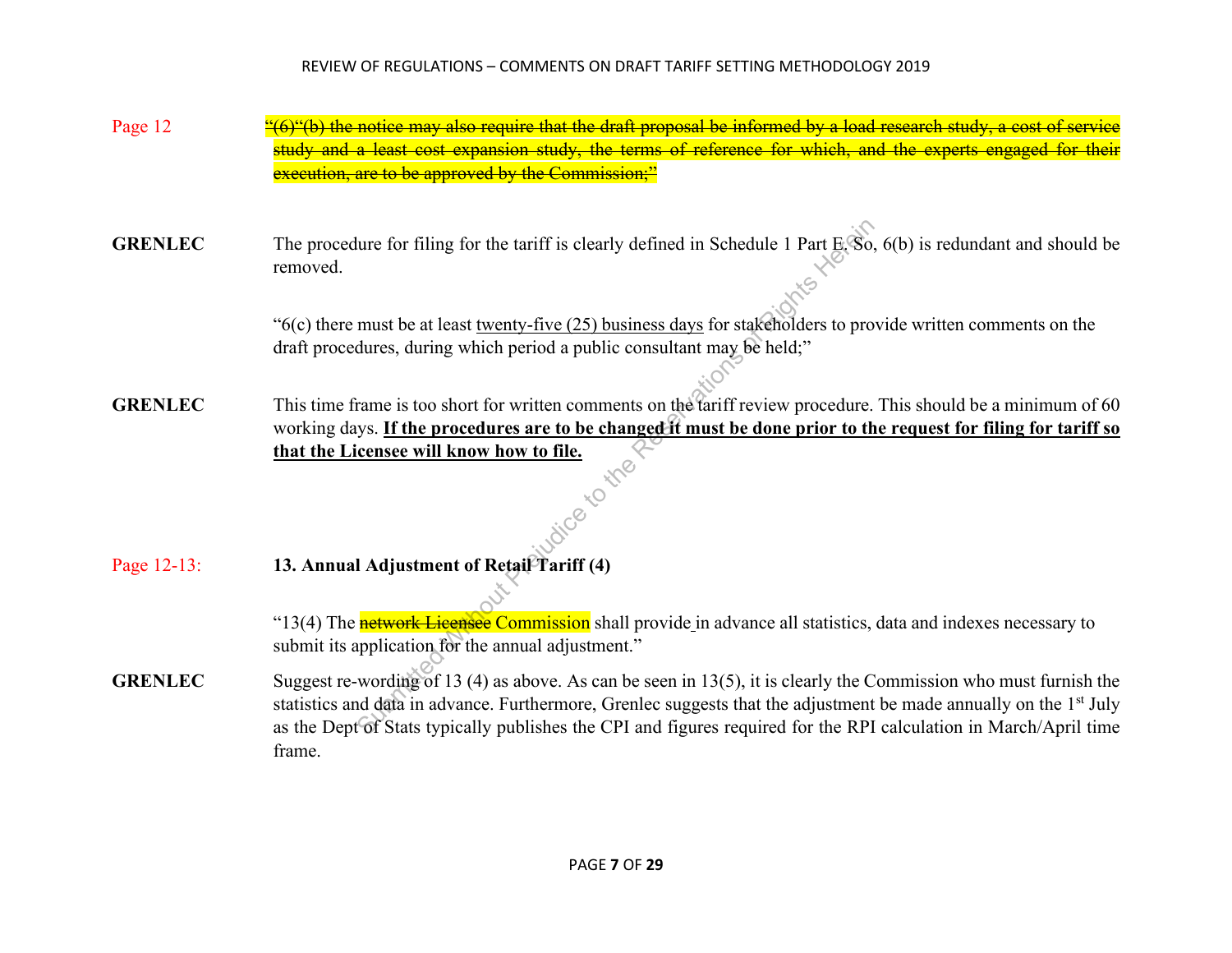## **PART 3: SERVICE STANDARDS**

- Page 14: **18. Structure of Service Standards (1)** "New service standards may be **set to increase adjusted** for each year, or some years, of a tariff period.
- **GRENLEC** Suggest using "adjusted" instead of "set to increase" as increases are not always beneficial.

 **19. Types of** Standards **(1) (b**) – "Technical and Financial Losses Standards and Targets."

**GRENLEC** Why Financial Standards? What is the rationale for the Financial Standards?

**20. Standard Setting Process (1)** – "The service standards shall be set or reviewed during each periodic retail tariff review according to the process set out in Schedule 1 Part E, and new service standards may be proposed by the network licensee in its tariff proposal."

- **GRENLEC** Insert the word 'be' between the words may and proposed.
- Page 16: **26. Breach of Service Standards** "If a network licensee fails to comply with a service standard, the network licensee is liable to pay compensation to the affected consumer according to the compensation penalties and sanctions set by Order by the Minister after consultation with the Commission, which may have taken into account the levels proposed by the Licensee." ing "adjusted" instead of "set to increase" as increases are not always<br>
of Standards (1) (b) – "Technical and <u>Financial</u> Losses Standards and<br>
ccial Standards? What is the rationale for the Financial Standards?<br>
and cci
- **GRENLEC** What is the basis for the calculation or establishment of compensation penalties?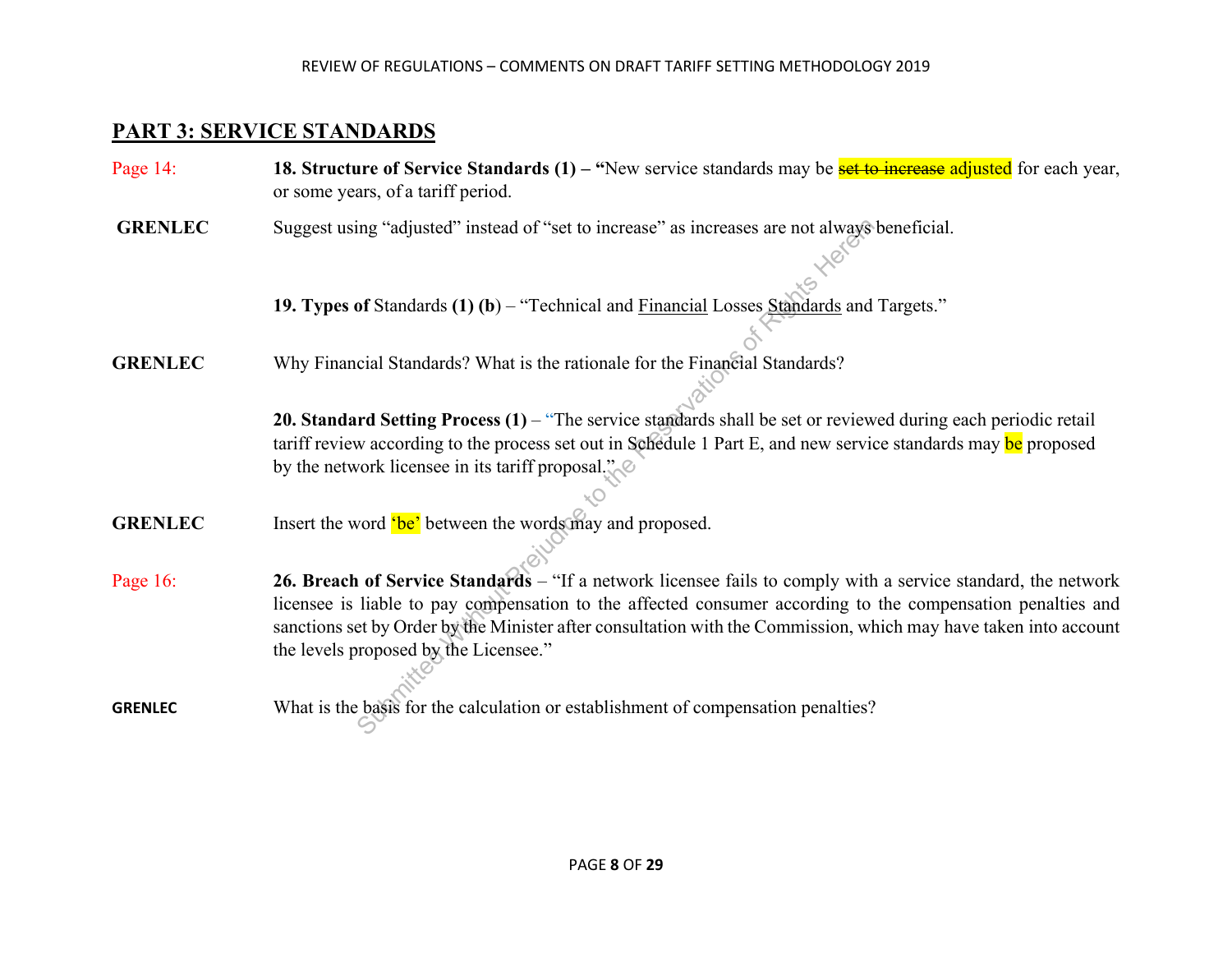## **PART 4: TRANSITIONAL PROCEDURES**

#### Page 16-17: **28. Interim Tariff**

- **(1)** If the information available does not enable compliance with Part 3 and Schedules 1, 2 or 3 of these lations, the Commission may initiate an interim tariff review and approve a new retail tariff in accordance with this regulation. Within 3 months of the Commencement Date of this regulation the Licensee shall:
	- a) Retain the existing customer classes and their respective non-fuel base charge; Adjust the cost of service of the network licensee based on the expected costs of improved street light <mark>systems;</mark>
	- b) <del>Introduce</del> Replace the current fuel charge with a Fuel Charge based on the Fuel Energy Charge formula described in Schedule 3 Section 1;
	- c) The introduction of Introduce a new Renewable Charge to allow the Network Licensee's renewable electricity purchases to be treated as a pass- through to Consumers.in accordance with Schedule 3, Section 2 (as amended).
- **GRENLEC** We suggest a wholesale change to Section 28. As indicated previously, Grenlec believes that it is in all stakeholder's interests to move to a full periodic tariff review as soon as possible. We therefore suggest that this section be modified to define how an interim tariff, which will be in place until the first periodic tariff review is completed, will be made up. Our suggestion for the modified section is shown above. Explanations of the various sections (a) through (c) are given below. **Submistant**<br> **Submistion Transformal internal internal term and approximate with this regulation.** Within 3 months of the Commencement<br>
the Control of the existing customer classes and their respective non-fuce<br>
of servi
	- a) The present non-fuel charge for each exiting customer class has only increased by EC\$0.02 in 25 years, and is presently fixed, so it seems reasonable for it to remain until a new periodic tariff review is completed.
	- b) The new fuel charge will replace the existing fuel charge mechanism.
	- c) The new renewable charge will be introduced.

We further suggest eliminating references to the Interim Tariff Review and initiating the 1<sup>st</sup> periodic tariff review within 9 months of the Commencement Date.

We also suggest deleting Schedule 1, Part E, Section 5.1 as this refers to an Interim Tariff Review.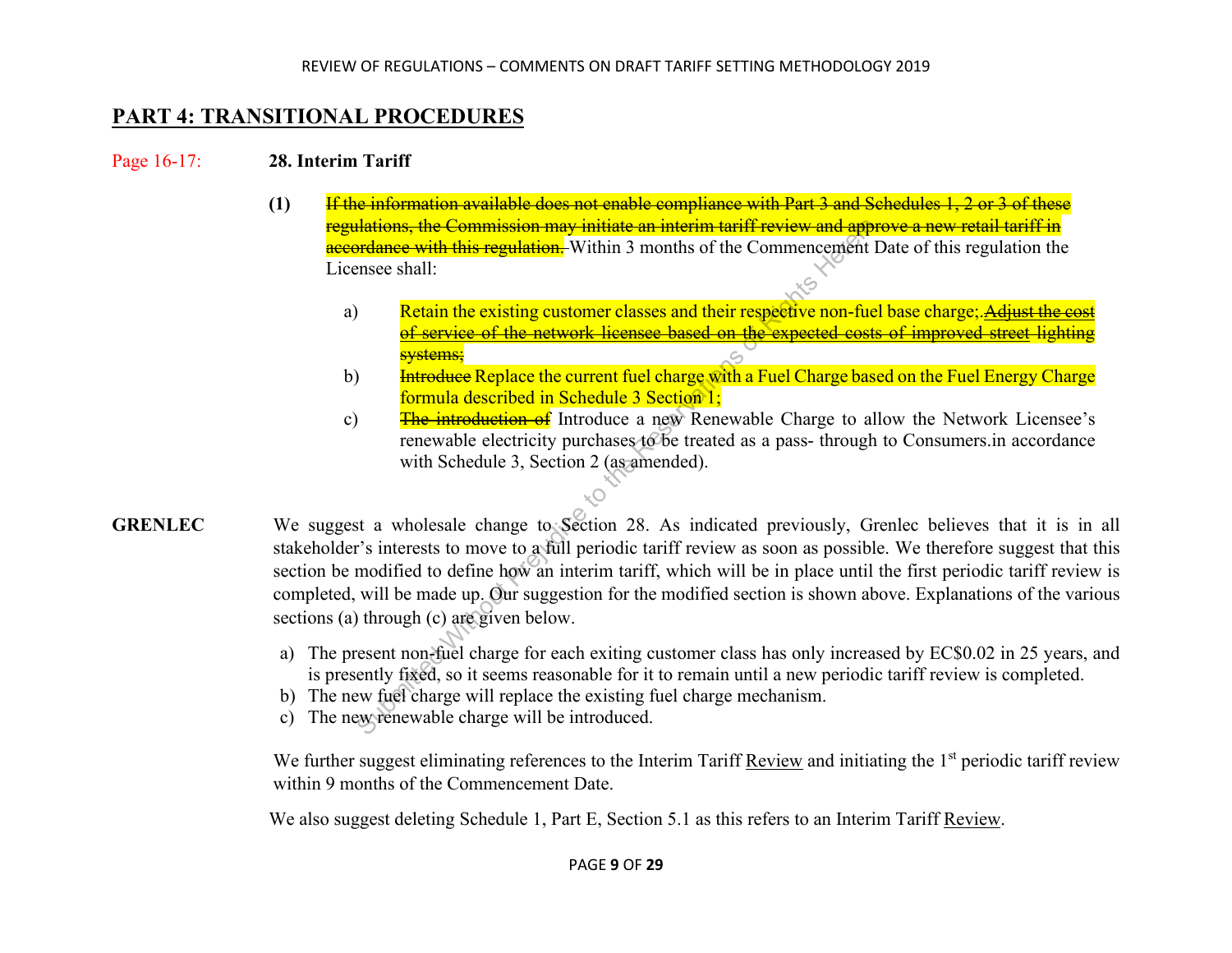### Page 17 **29. Transition to the first periodic tariff review (3), (4)(b)(c)(d)(e)**

**"**(3) If the Commission shall not be obliged to consider or follow the recommendations and conclusions included in the studies mentioned in sub-regulation approvals of the Commission required by sub-regulation 29 (2) are not complied with 29 (1) when adopting decisions regarding the periodic tariff review.

- **GRENLEC** A simpler wording is **The Commission shall not be obliged to consider or follow the recommendations and** conclusions included in the studies mentioned in sub-regulation 29 (1) if the approvals of the Commission required by sub-regulation 29 (2) are not complied with when adopting decisions regarding the periodic tariff review.<br>  $\hat{\phi}$
- Page 18"29 (4) (b) A redefinition of the Commercial and Industrial service Classes on the basis of the voltage level at which the Consumer is connected to the electricity network of the network licensee;"
- **GRENLEC** It is unclear what the intention of this sub-paragraph is. Grenlec does not agree with this clause. Most, if not all, commercial customers would be connected at the same voltage levels as residential customers, i.e. 230V. Commercial and Industrial customer classes are not determined by the voltage level of their supply but by the nature of the business. A large commercial business may be supplied at a higher voltage level than a small commercial or a small industrial business. Further explanation/clarification is needed. The Commission shall not be obliged to consider of the studies mentioned in sub-regulation 29 (1) if the approximate 2) are not complied with when adopting decisions regarding 2) are not commercial and Industrial service C
	- "29 (4) (c) The establishment of a Hotel Service Class;"
- **GRENLEC** Why is this necessary? It will require a cost of service study. Service to a hotel is no different to any other commercial establishment. If it is intended to have a reduced rate for hotels, which other customers class(es) will subsidize this reduction? Will this rate be extended to facilities like air bnb, guest houses, rental properties, bed and breakfasts , and restaurants? A much better definition of what constitutes a hotel is needed. s necessary?<br>I establishme<br>his reduction<br>asts, and resta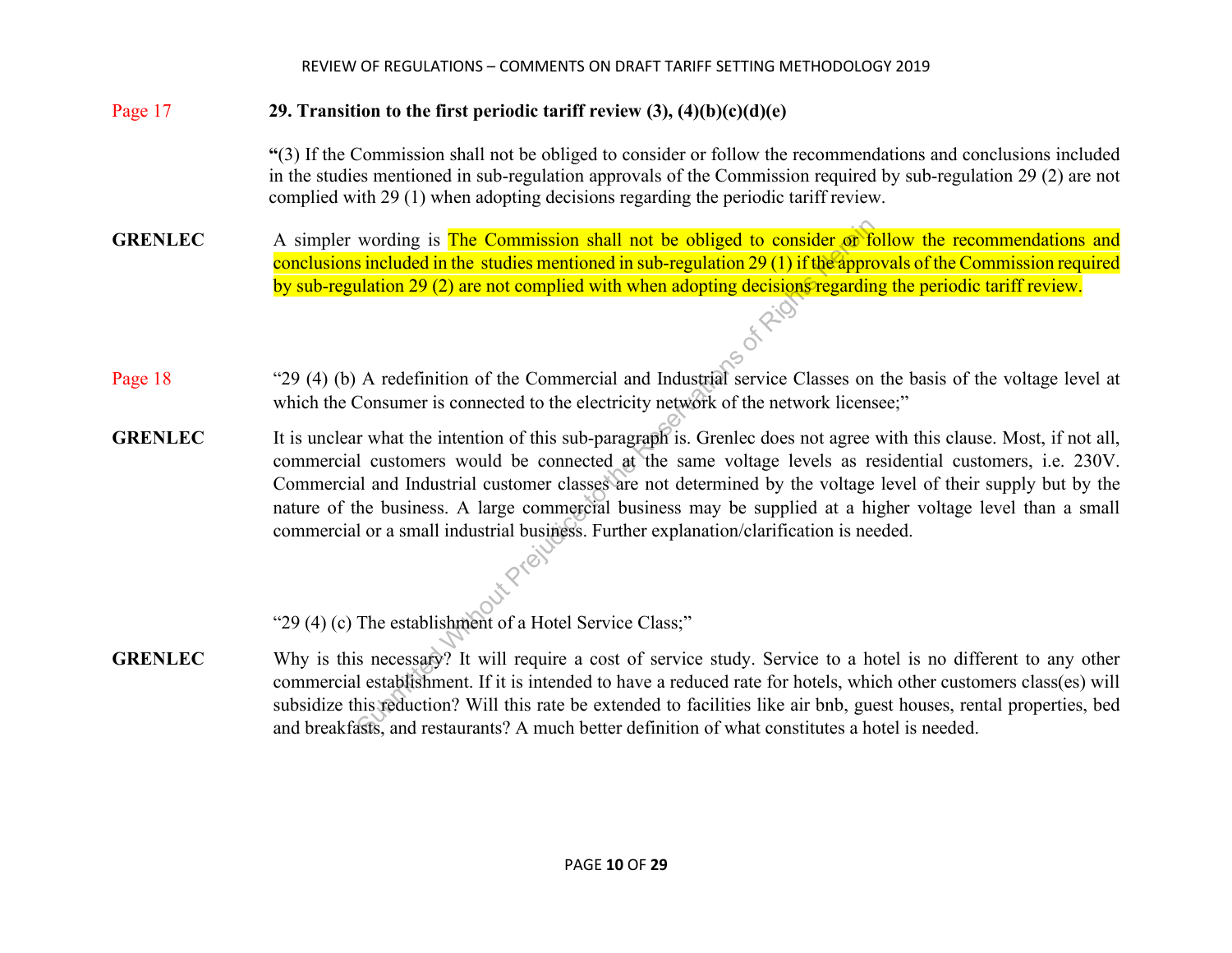### Page 18 "4(d) A tariff for a Stand-by Service Class for self-generators receiving interested in providing back-up, supplementary **and or** ancillary services **provided by the Network Licensee**."

**GRENLEC** Wording change suggested as above. Stand-by tariffs are typically for customers who supply their own energy needs under normal circumstances. However, they enter into stand-by agreements with the network licensee to supply them with power if their own equipment fails. Additionally, renewable self-generators rely on the network licensee to provide ancillary services such as voltage and frequency regulation (as well as backup power) in order for their equipment to function. Hence there needs to be a tariff to cover such provision of service.

> "4(e) Provisions for billing of consumers who are part of the Industrial Service Class on the basis of kW or kVA demand charges;"

**GRENLEC** Deletion suggested as above. This should be extended to include the commercial class (and hotel if such a customer class is developed) and consideration should be given to possibly include residential class as an alternative to the stand-by charge described in the comment above.

eral. cribed in the ribed in the ribed in the Reservations of Reservations of Reservations of Reservations of Reservations of Reservations of Reservations of Reservations (Sections Applications of Reservations of Reservati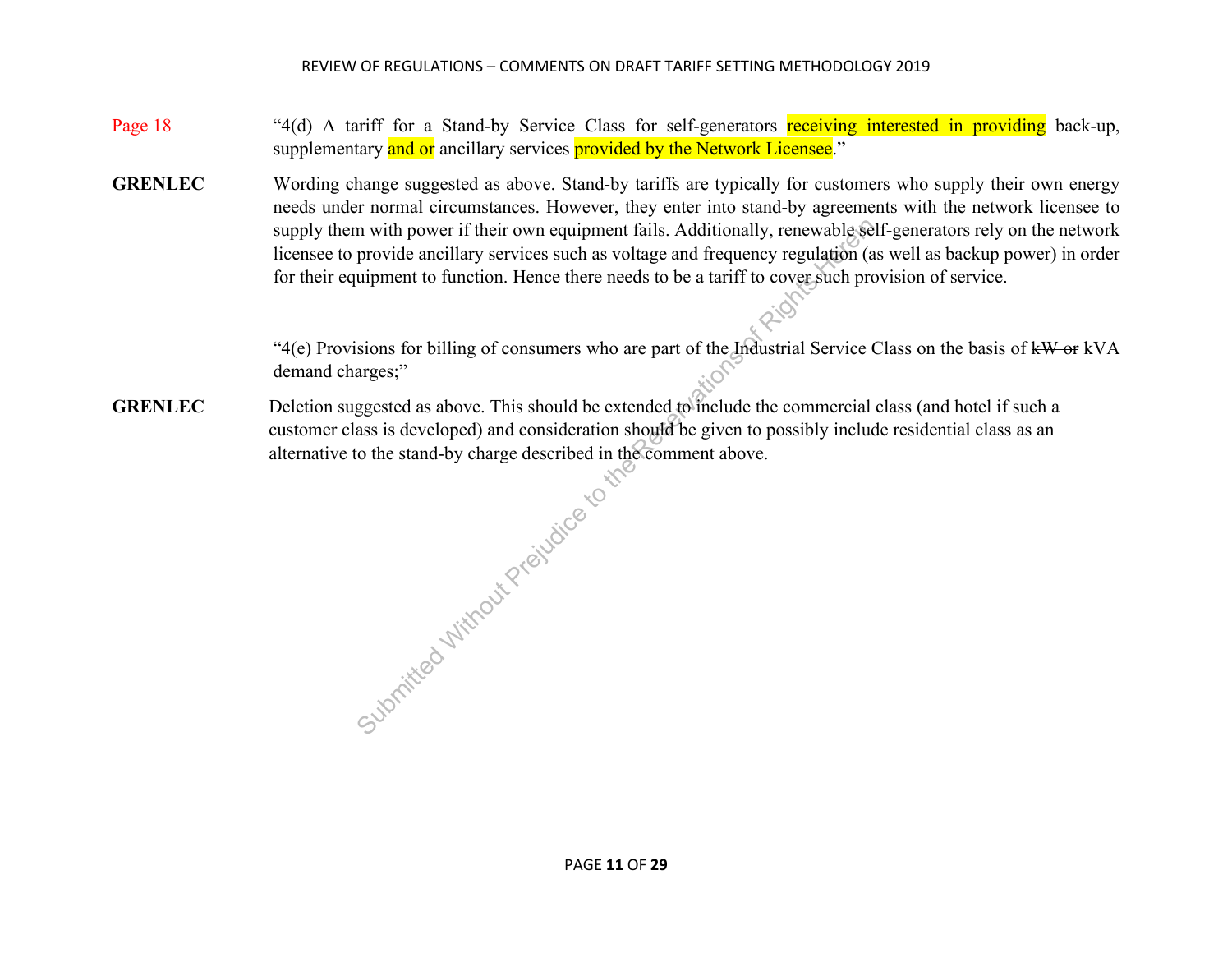## **SCHEDULE 1: BASE NON-FUEL CHARGE**

### **Part A: Non-Fuel Revenue Requirement Building Blocks**

Page 19: "1. The non-fuel revenue requirement comprises the following building blocks:"

 1.4. Approved operation and maintenance costs incurred by the Generation Licensee (where that licensee is the same entity as the Network Licensee) for the Authorized Generation Electric System. generation licensees and independent power producers excluding fuel costs and renewable energy <del>purchases;</del>

**GRENLEC** Authorized Generation Electric System is the definition for the generation plants owned by the Licensee. However, Grenlec does not agree with the O&M costs of an IPP being tied in with the company's NFRR. It feels that all non-fuel costs for the purchasing of power (capacity payments, O&M, ,etc) from any IPP must be a separate line item on the utility bill.<br>
<sup>41</sup> 6 Contribution to the Social Fund.<sup>2</sup><br>
<sup>41</sup> 6 Contribution to th a separate line item on the utility bill. Submitted operation and maintenance costs incurred by the Generation-<br>
Submitted Without Content of the Authorized<br> **Exerces in the Authorized Submitted Without Prefugees:**<br> **Submitted Without Prefugees:**<br> **Submitted Const** 

"1.6 Contribution to the Social Fund."

**GRENLEC** This cannot be included in the regulations as Section 70 of the original act has been declared unconstitutional by the High Court.

Substitute the following new section in lieu of Section 1.6

1.6 Annual Contribution to Hurricane Fund

The approved annual contribution to the Hurricane Fund and such amount shall be treated as a tax-deductible allowable expense in determining the non-fuel revenue requirement. The hurricane fund reserve account will, in the event of another hurricane or significant natural disaster, provide the Licencee with immediate access to cash to commence recovery efforts. Additionally, it will reduce the likelihood of the Licencee having to implement the exogenous cost recovery mechanism specified, and thereby lessen the chance of a significant rate increase immediately following such a natural disaster.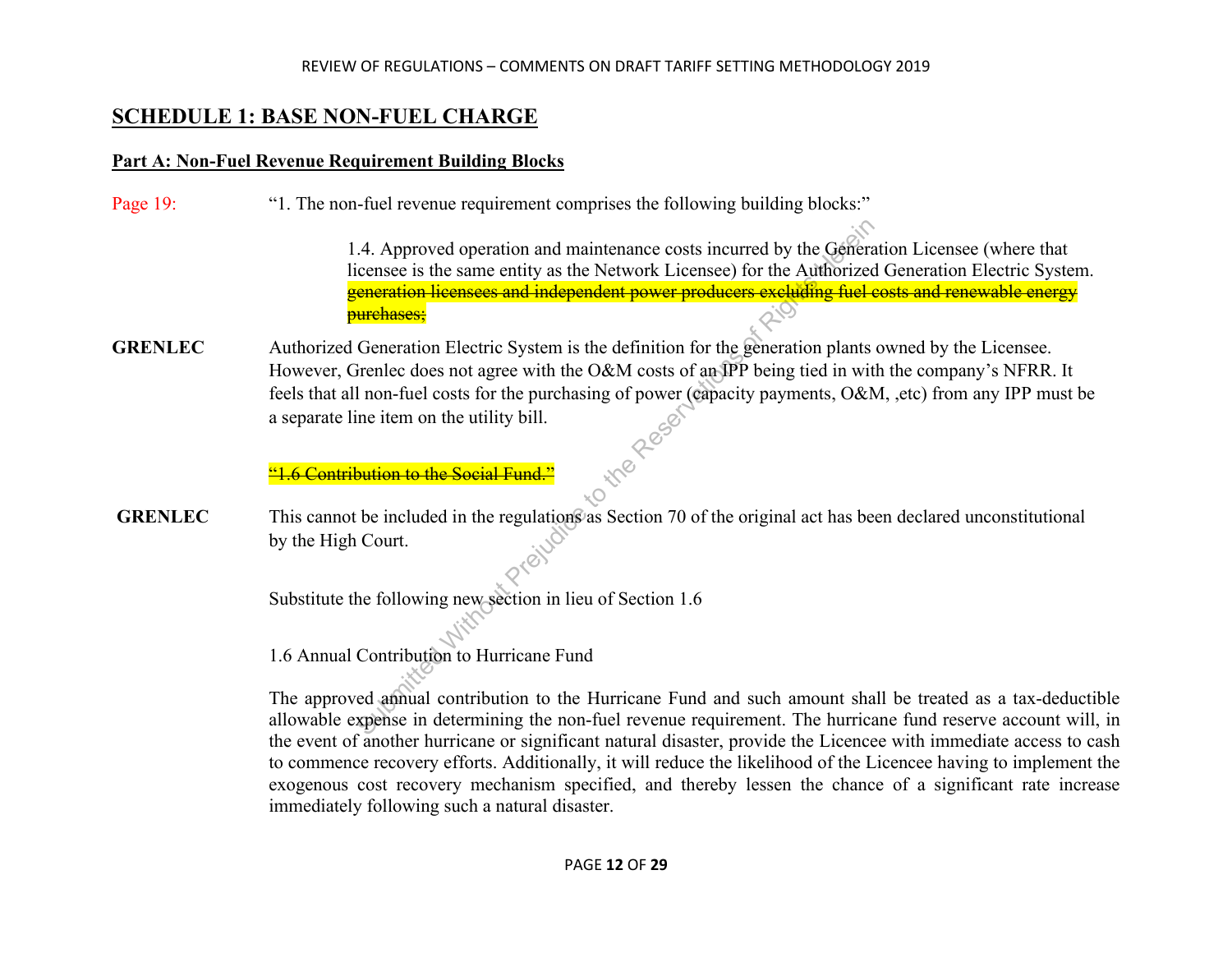### **Part B: Non-Fuel Tariff Mechanism Calculation**

Page 19: "<sup>2.1</sup> The Commission, in conjunction with the Network Licensee, shall determine which twelve (12) month  $\frac{d}{dt}$ period will be used for the test year. The non-fuel costs determined for the test year will be adjusted to reflect:

**GRENLEC** Change is suggested to have consistency in terminology throughout the document.<br>Page 20: "2.3 The components of the NFRR shall include:

Page 20: "2.3 The components of the NFRR shall include:

Non-fuel O&M costs: refer to all necessary and prudently incurred expenses which are not directly associated with investment in capital plant. The Non-fuel O&M costs shall include, but not be limited to expenses for salaries and other costs related to employees; operating and maintenance costs of generation, transmission and distribution and supply facilities as well as the non-fuel component of IPP costs, where applicable; third party services; interest costs on other borrowings not associated with capital investment, if applicable; rents and leases on property associated with the Licensee operations; taxes which the Network Licensee is required to pay other than income taxes of the Network Licensee; and other costs which are determined to be reasonably incurred by the Network Licensee in meeting Consumers demand for electricity services. uggested to have consistency in terminology throughout the document<br>mponents of the NFRR shall include:<br>
EM costs: refer to all necessary and prudently incurred expenses which<br>
ment in capital plant. The Non-fuel O&M cost

**GRENLEC** The non-fuel component of conventional/thermal IPP's costs cannot be included in the Network Licensee's NFRR and instead should be shown separately on the utility bill. We suggest this could be called "purchased power charge".

> "**(d) Licence and Regulatory Fees.** These fees include the fees that the Licensee shall pay for the issuance, amendment or extension of licences, annual fees due to fund the Commission in accordance with section 14 of the Public Utilities Regulatory Commission Act and section 62(1)(q) of the Electricity Act, and any other regulatory fee established by the Regulations of the Minister pursuant to the Electricity Act and/or the Public Utilities Regulatory Commission Act including the cost of conducting studies requested by the Commission.

**GRENLEC** Studies requested by the Commission are recoverable through the NFRR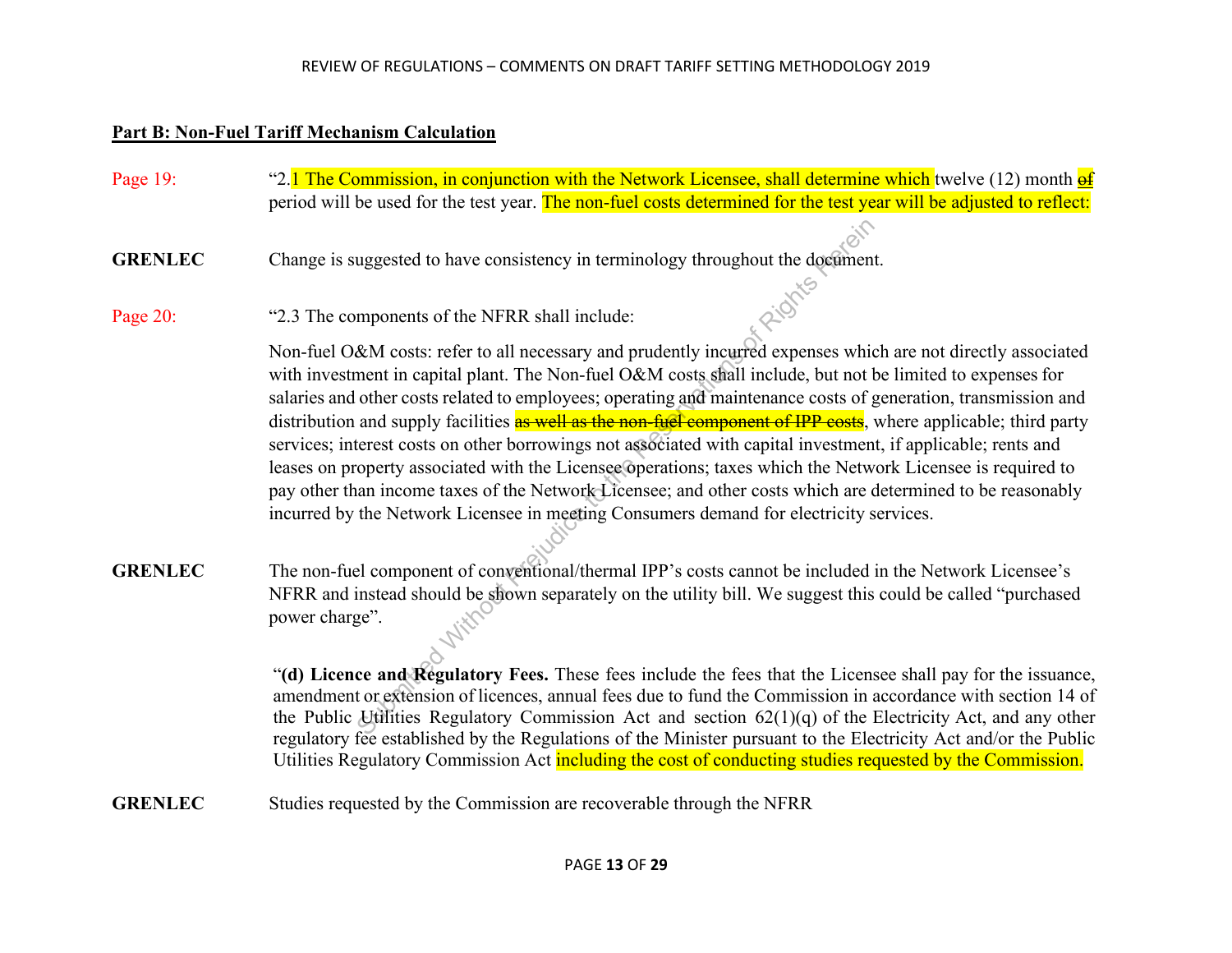- Page 21 "(e) Contribution to Social Fund. This contribution is due and determined in accordance with section 70 of the Electricity Act and related regulations."
- **GRENLEC** This cannot be included in the regulations as Section 70 of the original act has been declared unconstitutional by the High Court.

Page 21-22: **"**2.4 Calculation of Return on Investment: The return on investment shall be derived by multiplying the Network Licensee's Rate Base by the Weighted Average Cost of Capital (WACC), as follows:

"(b) The Rate Base is the net-investment made by the Network Licensee for the purpose of supplying electricity to its Consumers. the value of property on which a Network Licensee is permitted to earn a specified rate of return, in accordance with rules set in this regulation." In the rate-making process the Rate Base shall include appropriate proforma adjustments to take account of: Court.<br>
ation of Return on Investment: The return on investment shall be dericensee's Rate Base by the Weighted Average Cost of Capital (WACC<br>
the Base is the net investment made by the Network Licensee for the p<br>
ers. the

- i) Known and measurable changes in the plant investment base and shall be increased or reduced by any positive or negative working capital requirement that may exist at such time;
- ii) Accumulated deferred taxes;
- iii) The exclusion of non-utility related rate base items
- iv) Removing balances for rate base items that would be fully depreciated, amortized, retired or otherwise nonexistent going forward
- v) Including balances for future rate base items, e.g. significant new investments that are not present in the test year.
- vi) Other adjustments approved by the Commission.
- **GRENLEC** Suggested reword as shown above in yellow highlights.
- Page 22 "(d) The Weighted Average Cost of Capital (WACC) shall be based on the capital structure approved by the Commission and shall balance the interest of investors and consumers. The WACC shall be sufficient to enable the Network Licensee, under prudent management, to inspire confidence in the financial sustainability of the business and thereby be in a position to maintain its credit and attract additional debt and equity capital to the business."
- **GRENLEC** The additional capital could be either debt or equity.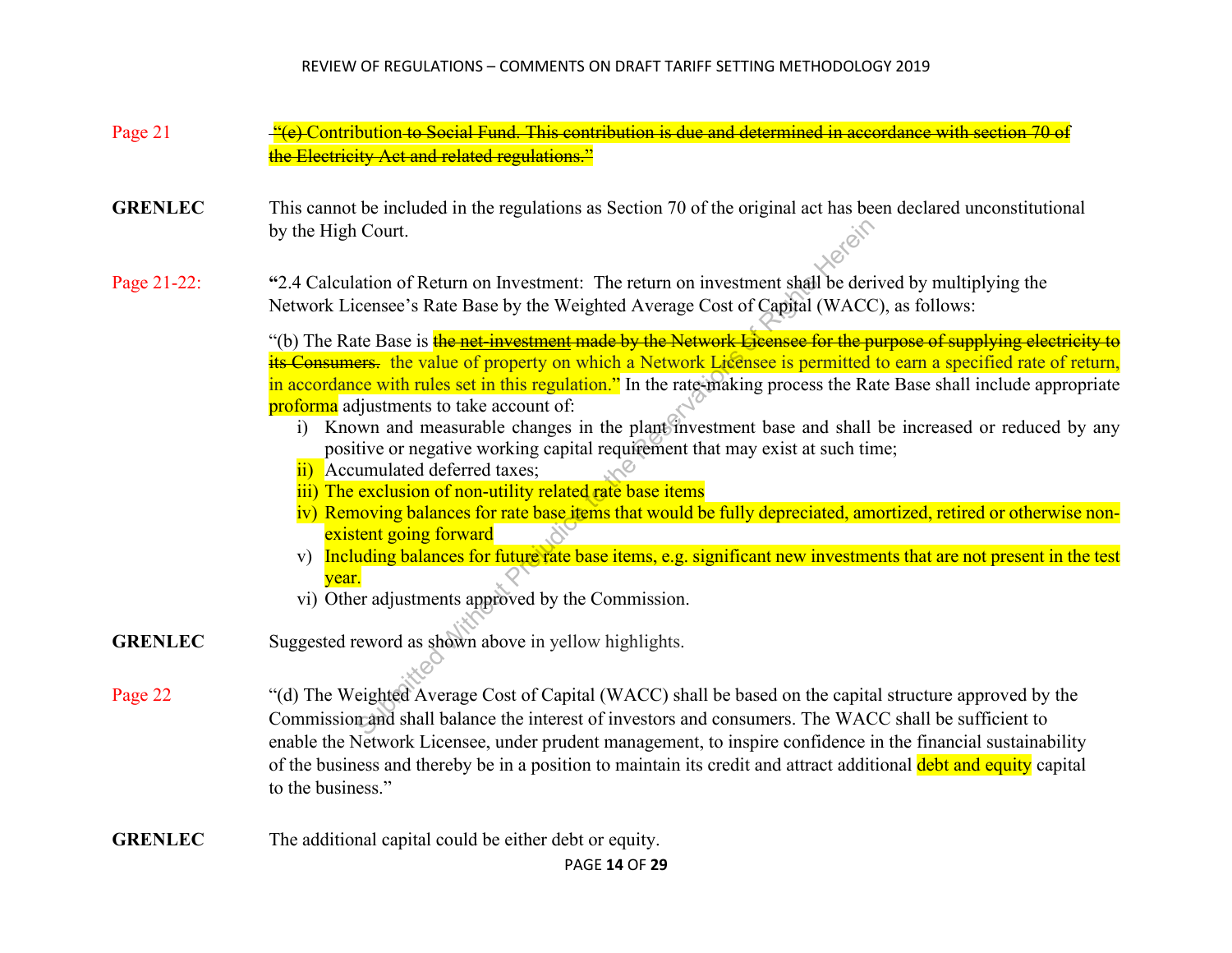Page 22 "(e) The allowed Rate of Return on Equity (ROE) which is a component of the WACC shall be equal to the rate of Government's most recent long-term bond issued by the Regional Government Securities Market (RGSM) plus five and a half percent points."

**GRENLEC** No Government of Grenada long-term bond exists. We are surprised that the Commission could promulgate a document for discussion and comment knowing that the basis for one of the most important and potentially divisive components of rate making is not available?

> We believe that this is an inappropriate method of calculating ROE. Please see Annex A for a detailed explanation of our reasons and our suggested approach for calculating ROE.

- Page 23: "If it is deemed prudent, an assumed debt to equity ratio may be used to determine the applicable WACC. Such assumed debt to equity ratio shall conform to the customary practices of electricity utility operation recognizing the specific peculiarities of operating exclusively in Grenada."
- **GRENLEC** What factors dictate when the network licensee's actual D/E ratio will be used or ignored? If there is an "approved" range for the D/E ratio the PURC must state it. Using terms like "deemed prudent" takes away transparency and moves away from good regulatory practices. Is there an appeal process for when the PURC deems something prudent and the Licensee disagrees? ment of Grenada long-term bond exists. We are surprised that the Condition of discussion and comment knowing that the basis for one of the most<br>pronents of rate making is not available?<br>that this is an inappropriate metho

## **Part C: Depreciation on Rate Base**

- Page 23 "Depreciation on rate base. To calculate depreciation, the Commission shall apply the annual depreciation rates below to the gross value of the individual plant asset accounts [of the rate base]."
- **GRENLEC** In 2015 Grenlec did a Depreciation Study. The study determined the expected life for each classification of the company's assets and fixed depreciation rates accordingly. We suggest that these rates be used. Further there are some categories of assets on the provided list that Grenlec does not have, and we have added six categories of assets and their depreciation rates which we would like added to this schedule.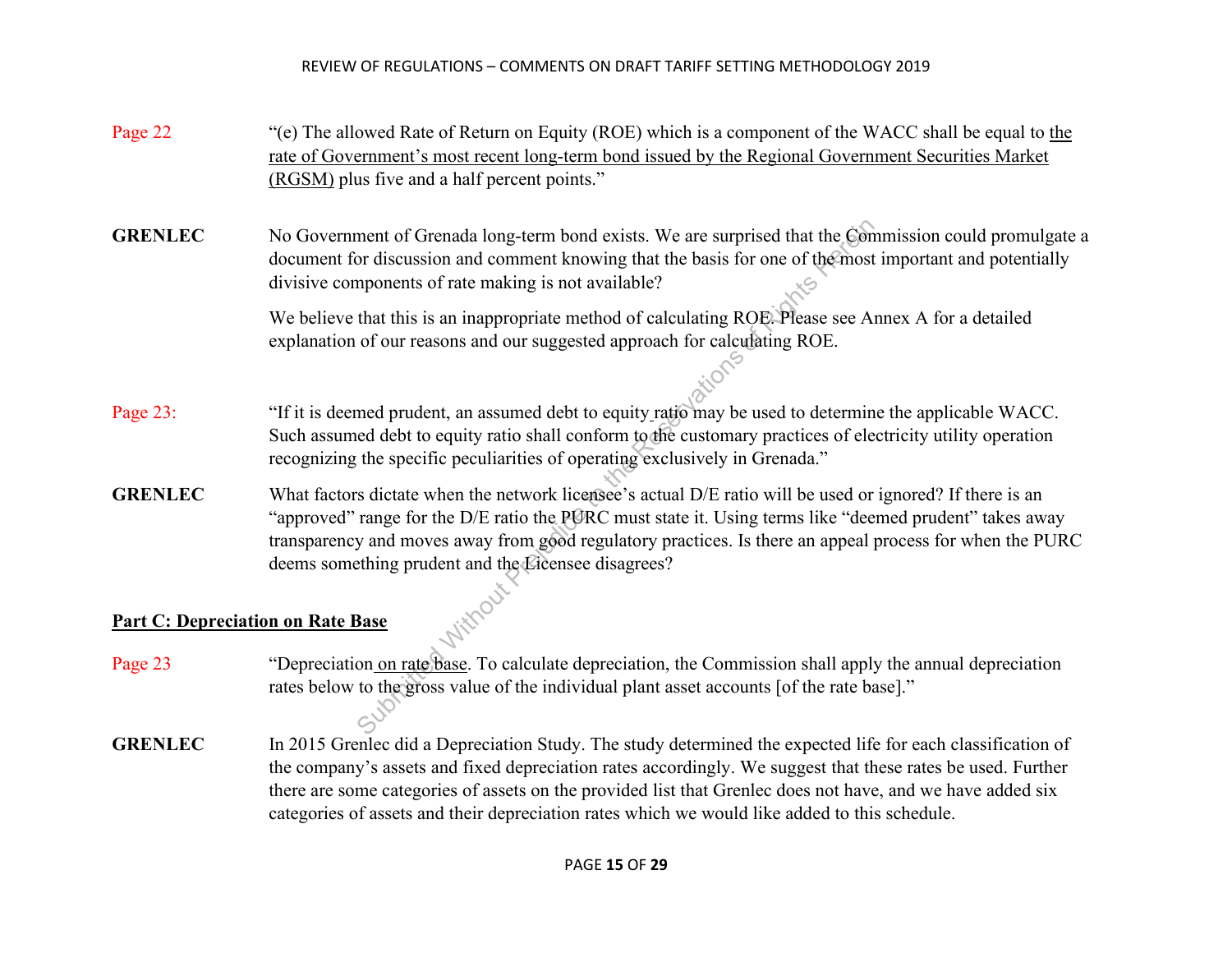| <b>Depreciation Rates Comparison</b> |  |  |  |  |  |
|--------------------------------------|--|--|--|--|--|
|                                      |  |  |  |  |  |

|                                                        | <b>PURC</b>        |                    | <b>GRENLEC</b>               |                    |
|--------------------------------------------------------|--------------------|--------------------|------------------------------|--------------------|
| <b>Capital Categories</b>                              | Rate Per Annum (%) | <b>Useful Life</b> | <b>Rate Per Annum</b><br>(%) | <b>Useful Life</b> |
| Building - Permanent                                   | 2                  | 50                 | 2.5                          | 40                 |
| Building - Temporary                                   | 5                  | 20                 | 5                            | 20                 |
| Fencing                                                | 5                  | 20                 | 10<br>I Ints Herein          | 10                 |
| Vehicles                                               | 15                 | 7                  | 14.3                         |                    |
| Furniture & Office Equipment                           | 20                 | 5                  | 12.5                         | 8                  |
| Oil Storage Tanks, Pipelines & Equipment               | 3                  | 33.5               | 10                           | 10                 |
| Diesel Engines                                         | 4                  | 25                 | 4.2                          | 24                 |
| Alternators, Switchboard, switchgear &<br>transformers | 4                  | $25^{\circ}$       | 4.2                          | 24                 |
| Transmission & Distribution Lines                      | 2.5                |                    | 4.5                          | 22                 |
| Meters                                                 | 2.5                | 40                 | 4.5                          | 22                 |
| Instruments                                            | 5                  | 20                 | NA                           | <b>NA</b>          |
| Refridgeration plants                                  | 4                  | 25                 | <b>NA</b>                    | NA                 |
| Land clearance equipment                               | 10                 | <b>10</b>          | NA                           | NA                 |
| <b>Wooden Jetties</b>                                  | sivote to          | $\overline{20}$    | NA                           | NA                 |
| <b>Motor Launches</b>                                  |                    | $\overline{20}$    | NA                           | NA                 |
| Hydro-electric turbines & control gear                 | $\overline{4}$     | $\overline{25}$    | NA                           | NA                 |
| <b>Bicycles</b>                                        | 10                 | 5                  | NA                           | NA                 |
| Dams, intake works and water conduits                  | $\overline{2}$     | 50                 | NA                           | NA                 |
| <b>Computer Equipment</b>                              | I Vithout Pre      |                    | 15                           | 6.67               |
| Air Conditioning (AC) Units                            |                    |                    | 20                           | 5                  |
| Photovoltaic system (PV) Systems                       |                    |                    | 4.2                          | 24                 |
| <b>Portable Generators</b>                             |                    |                    | 10                           | 10                 |
| Tools & Test Equipment                                 |                    |                    | 10                           | 10                 |
| <b>Right-of-use Assets (Leases)</b>                    |                    |                    | Based on lease term          |                    |

*NA - Not Applicable*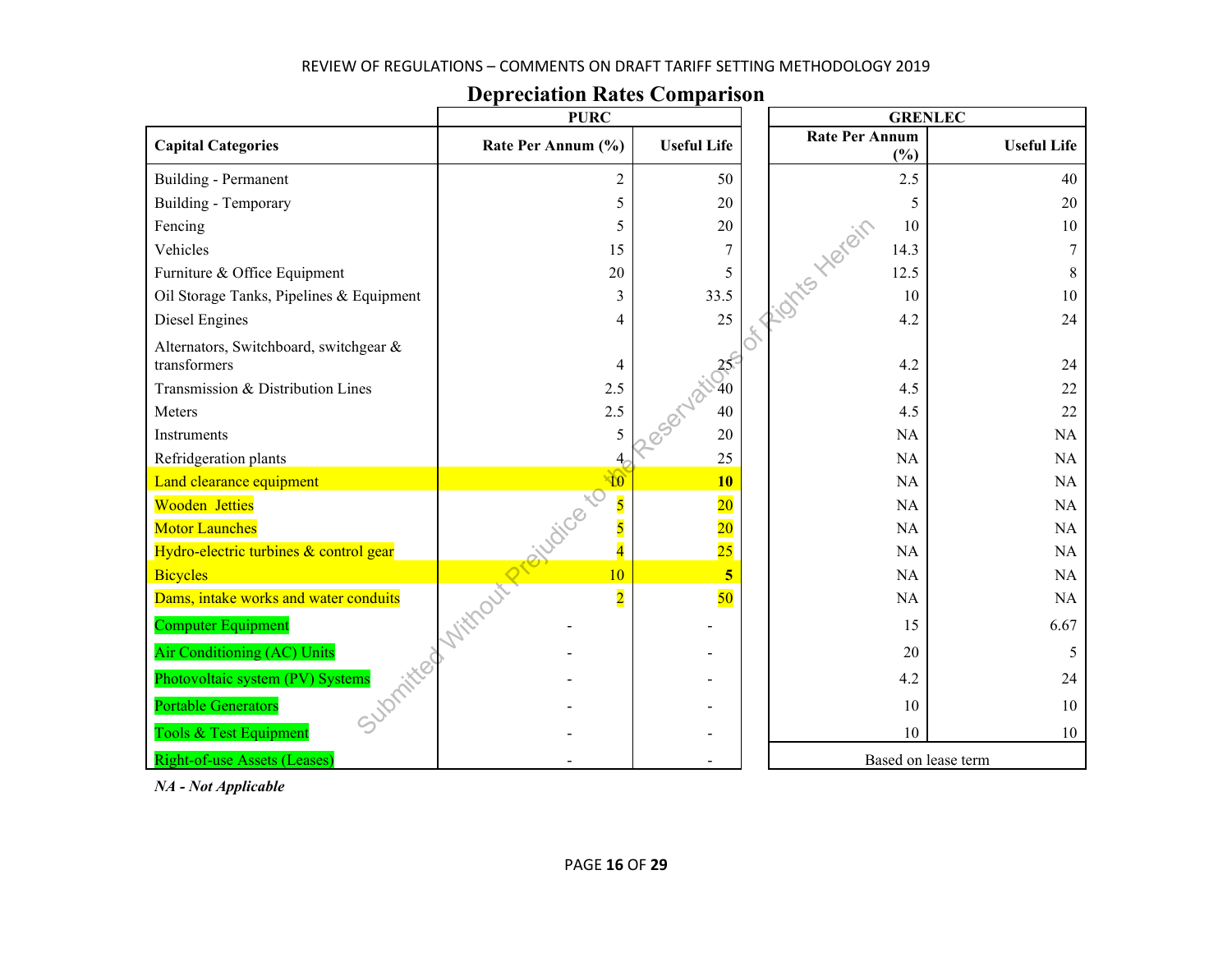The items highlighted in yellow are no longer acquired by the Licensee for use in the production of electricity by the Licensee and should be removed from the schedule.

 The items highlighted in green are new depreciation categories that are more relevant to the current business of the Licensee.

#### **Part D: Consumer Service Classes**

Page 24-25: "4.1 Consumer Service Classes shall include:

"(b) **Industrial Power** Service applicable to all electricity supplied to any premises on which there are installed, for the purpose of industry, electric motors having an aggregate maximum power output rating of not less than 4 kW or 4.5 kVA or 6 horsepower and not normally in use between the hours of 6:00 p.m. and 10 p.m. For the purpose of this paragraph, one horsepower shall be deemed to be equal to three-quarters of one kilowatt." rate will apply to customers engaged in the manufacturing of goods, or the processing and packaging of mineral and/or materials. The customer must maintain a minimum peak demand of 100kVA. SUBMORT SET THE SUBMARY CONDUCTED THE SUBMARY CONTROLL AND THE SUBMARY CONTROLL AND SUSPENDICED THE SUBMARY CONTROLL AND THE SUBMARY CONTROLL AND THE PREFUDICED AND THE SUBMARY CONTROLL AND THE SUBMARY CONTROLL AND THE SU

"(c) Commercial **Power** Service rate is applicable to all electricity supplied to any premises other than premises used exclusively for private residential purposes or to which the Industrial Power Service rate or Hotel Service rate is applicable.

**GRENLEC** Change made in wording to accommodate the Hotel Service rate

"(d) Hotel **Power** Service: rate is applicable to all electricity supplied to an establishment providing accommodation, meals, and other services for travelers and tourists. This type of service may be connected to either low tension or high tension circuits on the grid."

**GRENLEC** Why is this necessary? It will require a cost of service study. Service to a hotel is no different to any other commercial establishment. If the intent is to have a reduced rate for hotels, which other customers class(es) will subsidize this reduction?

Additionally, a **very** clear definition of what constitutes a hotel is needed.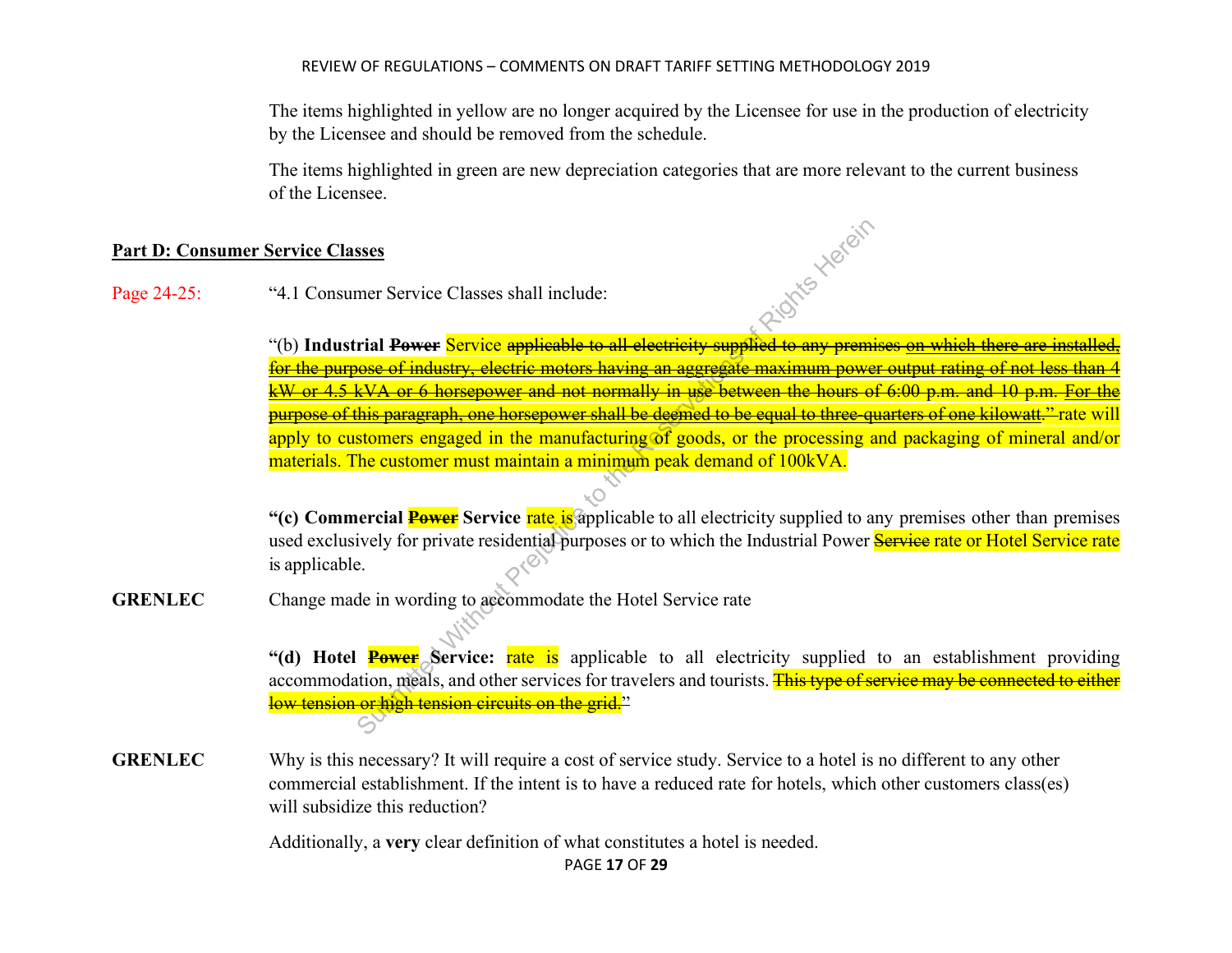#### **Part E: Retail Tariff Review Procedure**

Page 25-26: "5.2. The First Periodic Tariff Review is subject to the following:

"(c) inform the Commission of the **proposed** Effective Date of the new tariff."

**GRENLEC** We suggest inserting the word "proposed". The Licensee cannot decide the date of the rate change.

"5.2.4. The tariff application of the network licensee related to the First Periodic Tariff Review shall be submitted **on**-by the date specified by the Commission." ensee related to the First P.

**GRENLEC** Allows the network licensee to submit prior to the deadline.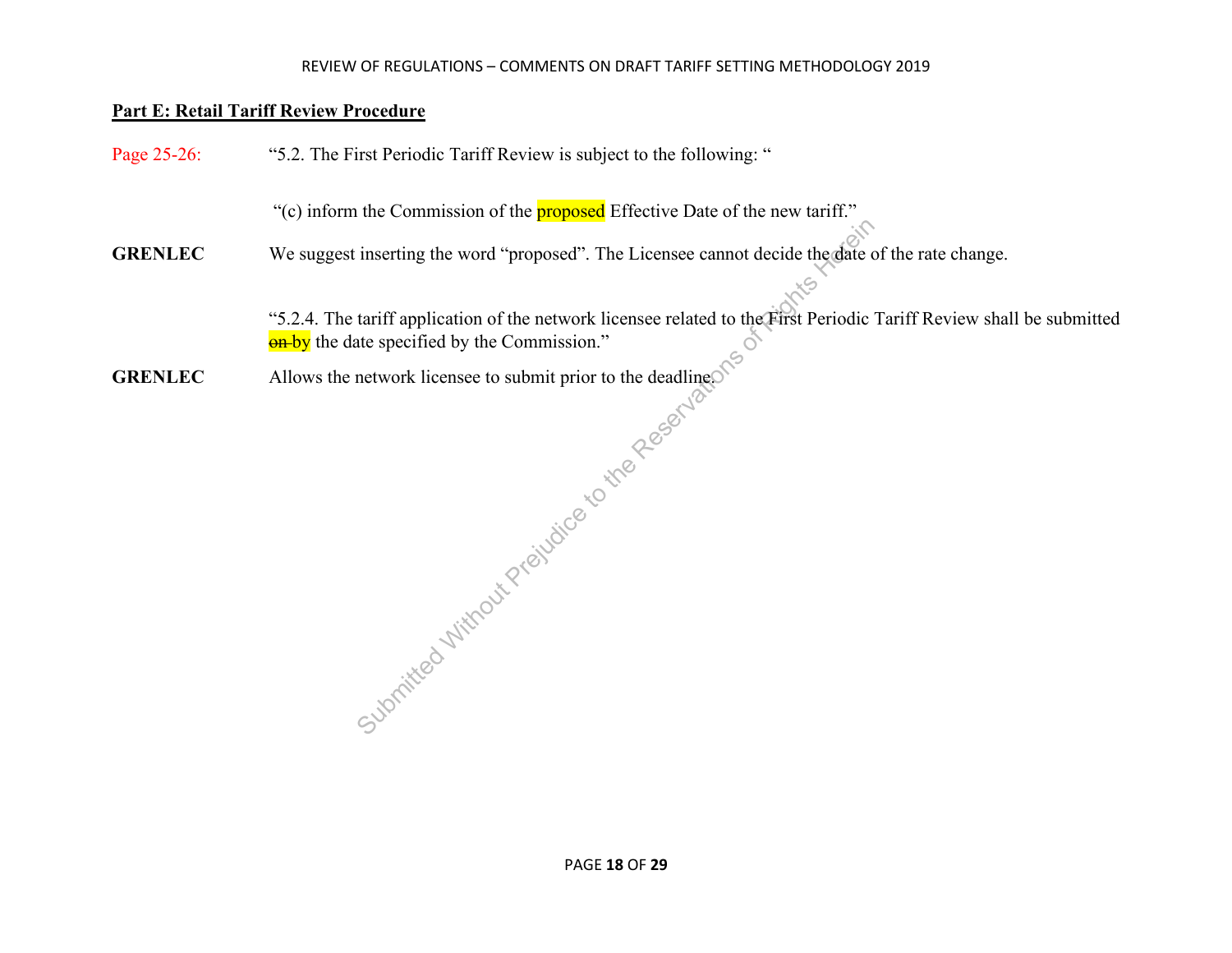## **SCHEDULE 2**

#### **Part A: Annual Adjustment of Base Rate**

- Page 29: ""1. "<del>During On 1<sup>st</sup> July each year an annual adjustment of</del> the retail tariff, the average Non-fuel Base rate  $(CAP_n)$  shall be adjusted by the following formula:"
- **GRENLEC** 1<sup>st</sup> July suggested as typically the Dept of Stats does not have CPI and RPI figures until March/April.
- Page 30:" **4. Reference Price Index (RPI):**
- **GRENLEC** The Dept of Statistics presently lumps the cost of Housing, Water, Electricity, Gas and other Fuels together, hence the RPI calculation is affected by housing and water. Housing and water need to be separated from the Electricity, Gas and other Fuels to enable accurate calculation of the RPI. The alternative is to simply use CPI.
- Page 30: "**5. Annual X-factor:** is based on the expected productivity gains of the licensed utility and shall be an offset to the change in price caused by inflation. The X-factor is to be set to equal the difference in the expected total factor productivity growth of the network licensee and the general total factor productivity growth of firms whose price index of outputs reflect the price escalation factor."
- **GRENLEC** It is critical to understand exactly how the X-factor will be determined. It is also implied that it will potentially change annually but Grenlec suggests that the X-factor only be reviewed and potentially changed at each periodic tariff review. Regardless, a much more detailed explanation is required on exactly how this is to be determined/calculated. II be adjusted by the following formula:"<br>
gested as typically the Dept of Stats does not have CPI and RPI figure<br>
e Price Index (RPI):<br>
Statistics presently lumps the cost of Housing, Water, Electricity, Ga<br>
PI calculatio

 "**6. The** Allowed **Q-factor:** is to be based on the benchmark quality of service to Consumers and shall adjust the annual price escalation rate to capture changes in the quality of service. The Q-factor index shall be symmetrical adjustment to the price escalator based on the construct developed by the Commission."

**GRENLEC** A formula showing how this proposed factor will be calculated is required before Grenlec can fully evaluate this aspect of the tariff formula.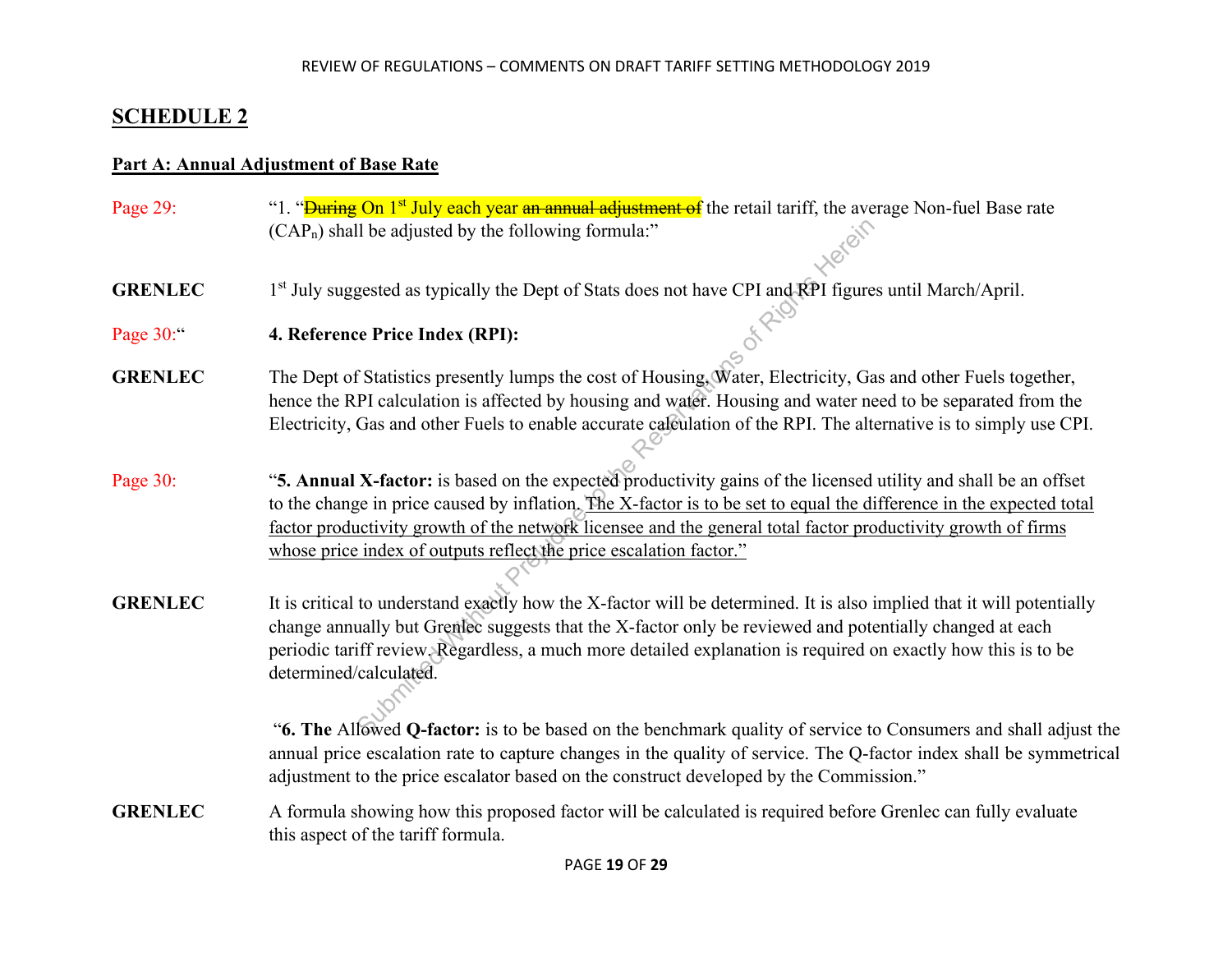- Page 32: "**9. "Z-factor Materiality:** an exogenous factor shall be deemed to be sufficiently material to be treated as a Z-factor adjustment only if the annual incremental costs or savings to the Network Licensee that result therefrom amount to at least  $2\%$  0.5%, either individually or in the aggregate, of the network licensee's annual non-fuel **rate revenue** for the given year."
- **GRENLEC** Suggest 0.5%. However, several occurrences could be summed to come to this figure

Suggest that the Z-factor be implemented, removed or adjusted, as appropriate, on July 1<sup>st</sup> of each year, based on any exogenous events during the prior year.<br>
lity of <u>Service Standards and Targets</u> any exogenous events during the prior year.

## **Part B: Initial Quality of Service Standards and Targets**

# Grenlec requests extensive discussions with the Commission on the appropriate setting of the Standards and **Targets. Hence our responses to items in this section should be taken in that context.**

Page 33: Standards and Targets for Service Interruption, Connections, and Reconnections and Initial Consumer Invoicing<br>General comments<br>1. Targets should specify % compliance<br> $\otimes$ 

## General comments

- 1. Targets should specify % compliance
- Page 34: "1.2 In this Regulation-"
- **GRENLEC** SAIDI and SAIFI calculations must exclude events outside the control of Licensee including kite flying, some weather related outages, outages caused by third parties (Vehicular accidents, trees falling in lines due to felling by third parties, outages caused by IPPs and other like incidents), planned and advertised maintenance activities. %. However, several occurrences could be summed to come to this fight<br>t the Z-factor be implemented, removed or adjusted, as appropriate, cous events during the prior year.<br> **ce Standards and Targets**<br> **ce Standards and Ta**

CAIDI is an unreliable metric to use as an evaluator as it depends on the ratio between the SAIDI and SAIFI. In some circumstances both the SAIDI and SAIFI can reduce but the CAIDI can increase if the SAIFI decreases more proportionally than the SAIDI.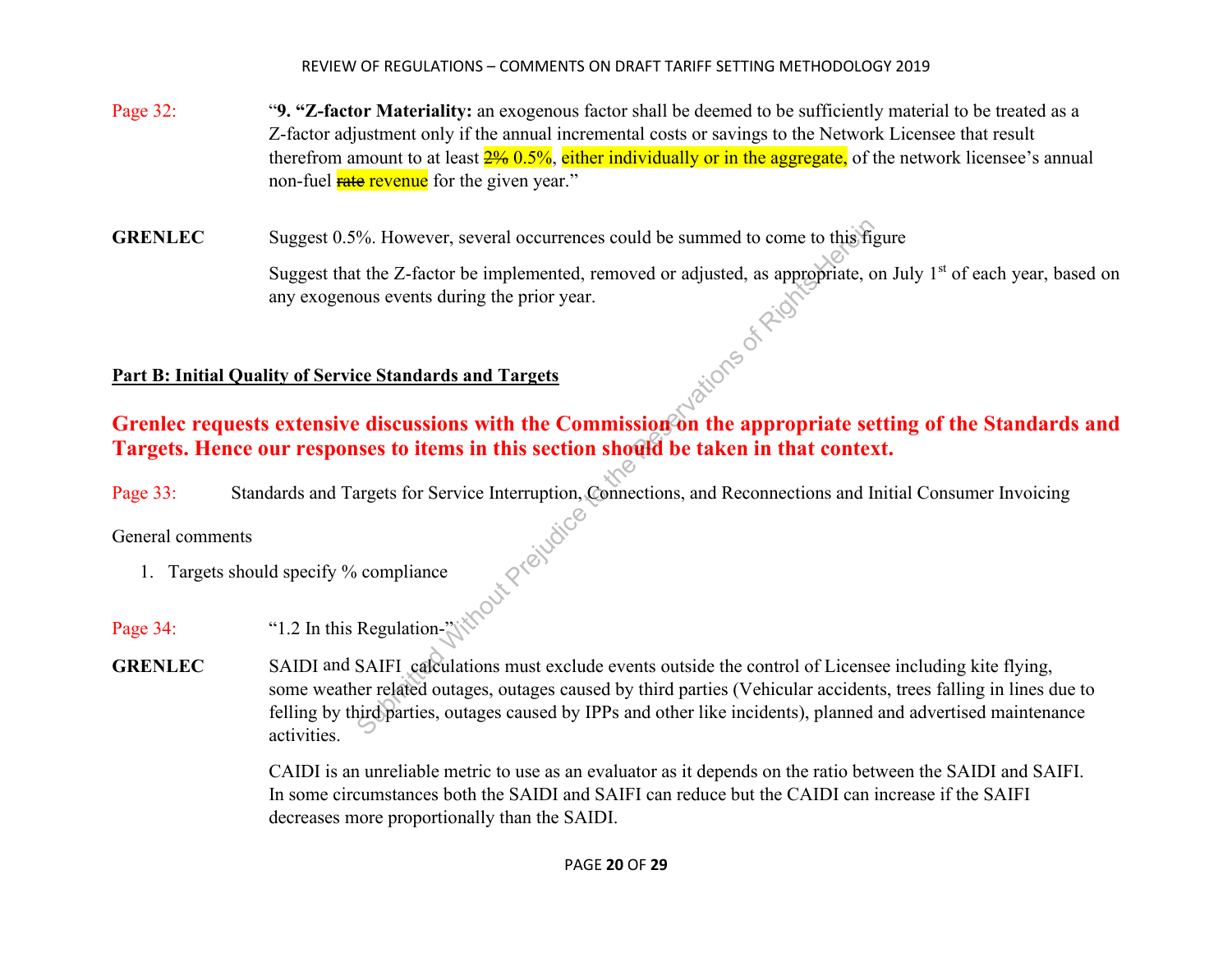"Connection of new residential and other simple installations" means the maximum allowable number of days required to connect a consumer after the consumer has submitted a complete application and obtained any necessary permits and **paid the required deposit and fees** 

 "Simple installations" means installations that do not require complex connections, for example, those installations not requiring line extensions or construction."

Page 35: "Reconnection after determination of wrongful disconnection" means the **maximum allowable** average number of hours required to reconnect a consumer who, in the opinion of the Commission after review of any evidence submitted by the consumer and/or the Licensee, has been determined to have been wrongfully disconnected."<br>
"2.2 – In these Regulations:" disconnected." Submitted Without a construction."<br>
Submitted by the connect a consumer who, in the opinion of the Coromitted by the consumer and/or the Licensee, has been determined to d."<br>
Submitted by the consumer and/or the Licensee,

"2.2 – In these Regulations:"

"Collection rate" means the percentage of revenue collected on a yearly basis, calculated as revenues collected from consumers divided by revenues billed to consumers;"

"Outstanding sales" means the maximum allowable average number of days outstanding for the Licensee's collection of accounts receivable from consumers;"

**GRENLEC** Why should these matter to a regulator, other than for review purposes? There should be no penalty/incentive associated with these metrics.

Page 36: "System technical losses" means the maximum allowable percentage of electricity generated that is lost before reaching consumers."

**GRENLEC** Delete. Already defined on page 7.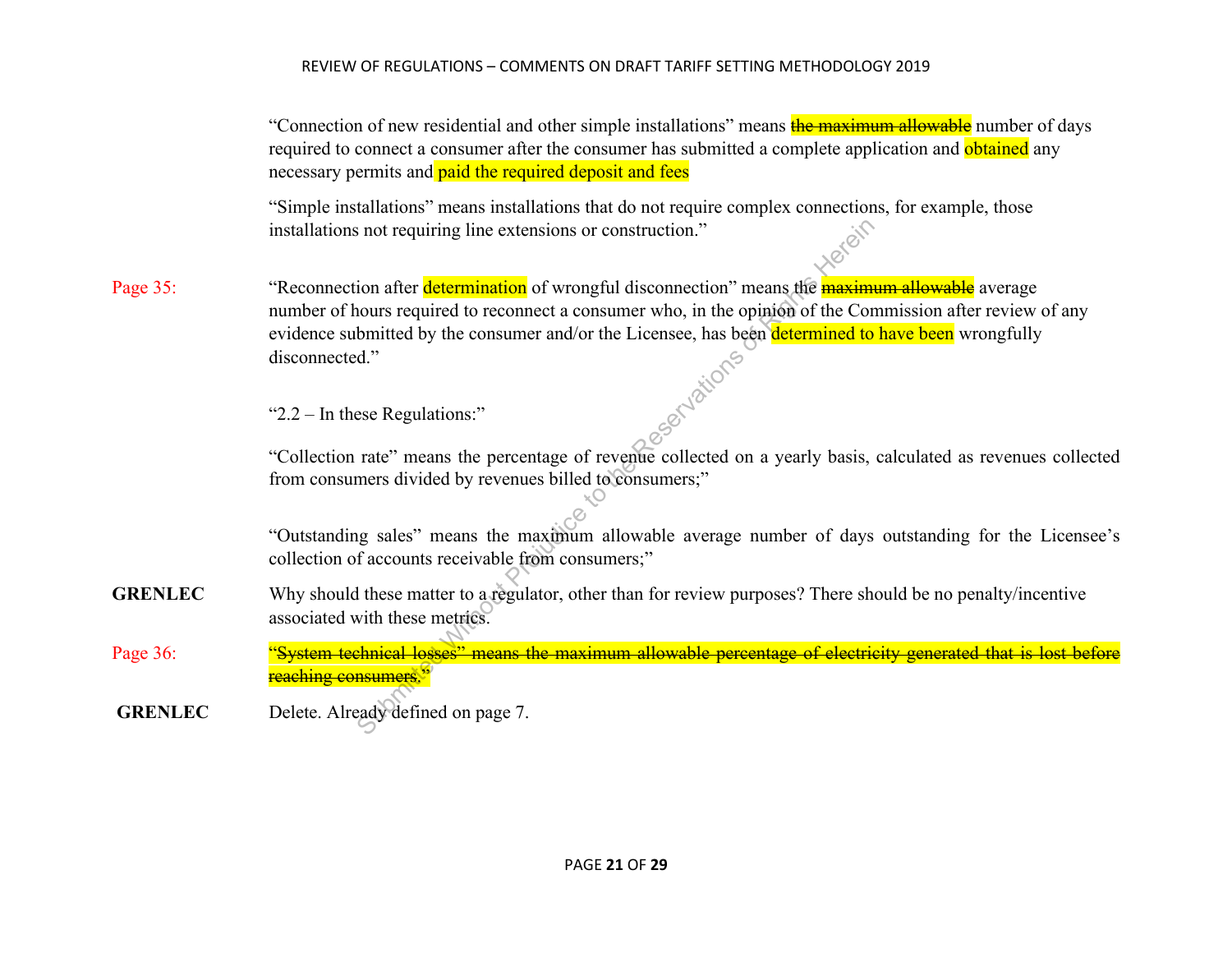# **SCHEDULE 3**

### **Fuel and Renewable Charge Calculation**

Page 37 The fuel charge  $(FCn)$  in any given month, n, is the rolling average of the fuel rate  $(FRn)$  for the current month and the prior two months, plus the annual residual fuel rate (ARFR) as set out in the following formula:

$$
FC_n = \left[\frac{FR_n + FR_{n-1} + FR_{n-2}}{3}\right] \pm ARFR
$$

**Where: n = current month, n-1 = previous month and**  $n^2$  **= 2 months before n**<br> $\sim$ 

**GRENLEC** 1.3 "The fuel charge (FC<sub>n</sub>) for bills rendered during the current month in any given month, n, is the rolling average of the **adjusted** fuel rate (FR) for the current month and the prior two three months, plus or minus the annual residual fuel rate (ARFR) as set out in the following formula:" the prior two months, plus the annual residual fuel rate (ARFR) as set<br>  $FC_n = \left[\frac{FR_n + FR_{n-1} + FR_{n-2}}{3}\right] \pm ARFR$ .<br>
current month, n-1 = previous month and  $n^22 = 2$  months before n<br>
all charge (FCn) for bills rendered during t

$$
FC_n = \underbrace{\left[\frac{FR_{n-1} + FR_{n-2} + FR_{n-3}}{3}\right]}_{\text{3}} \pm ARFR
$$

**Where: n-1 = previous month, and n-2= 2 months before n, n-3= 3 months before n**

**GRENLEC** Note to PURC: The way the system works is this. Take any month, say the month of April. When bills are sent out in April (April's bills) the company does not yet know the fuel consumption or costs for the month of April. It computes the fuel charge based on averaging the fuel costs of the prior three months.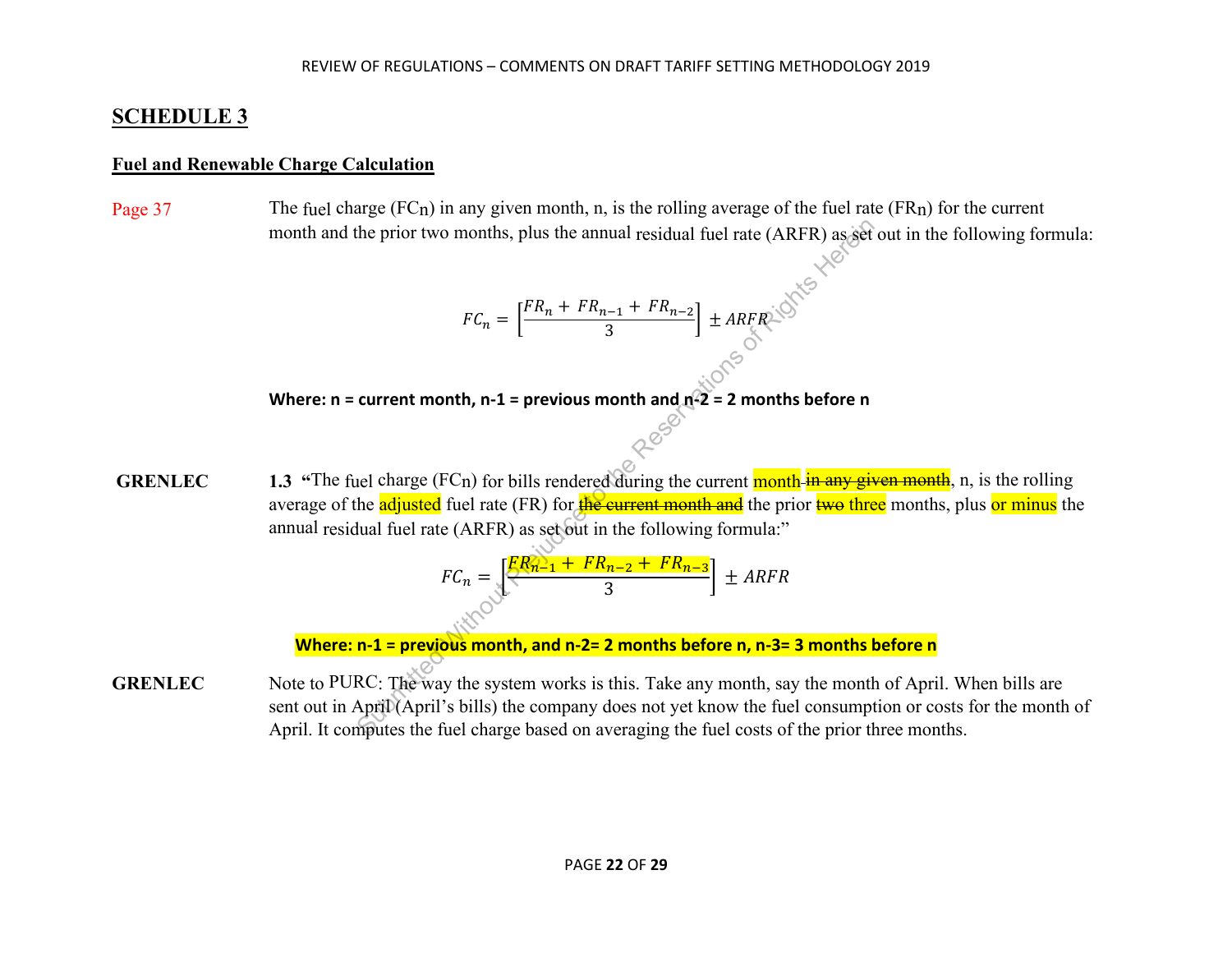Page 37-38: "1.4 Fuel cost Rate net of efficiency targets for month n by the fuel rate is calculated in the following manner:"

$$
FR_n = \frac{F_n}{E_n} \left(\frac{H_T}{H_A}\right) \left(\frac{1 - S_A}{1 - S_T}\right)
$$

Where:

"FR<sub>n</sub> = Monthly *Adjusted* Fuel *Adjustment* Rate in EC\$ per kWh rounded to the nearest one-hundredth of a cent applicable to bills rendered during the current Billing Period."

" $F_n$  = Total cost of fuel in EC\$ used in the production of energy for the **period month."** 

" $E_n$  = The total kWh energy sales for the month. billing period, net of renewable purchases."

**GRENLEC** Use "month" instead of "billing period". A billing period for a customer, depending on the billing cycle may be the 15<sup>th</sup> of a month to the 15<sup>th</sup> of the next month. All the parameters above are calculated by calendar month, not billing period. Submitted Fuel Adjustment-Rate in ECS per kWh rounded to the **bills rendered during the current Billing Period**.<br>
Cost of fuel in ECS used in the production of energy for the **period motal** kWh energy sales for the **month** 

"H<sub>T</sub> = The **system Authorized Generation Electric System's** heat rate target in kJ/kWh determined by the **regulator** Commission"

"H<sub>A</sub> = The actual **system** Authorized Generation Electric System's heat rate in kJ/kWh derived from the production of energy during the **period month.**"

**GRENLEC** Not the "system" but the "Authorized Generation Electric System's" average heat rate. Note that this would currently include SGU, Carriacou and PM.

> " $S_T$  = The system losses rate target (expressed as a percentage of net generation) determined by the **regulator** Commission."

**GRENLEC** How exactly will the commission determine what is an acceptable/achievable target? To what extent will Grenlec be involved in the determination of such a target?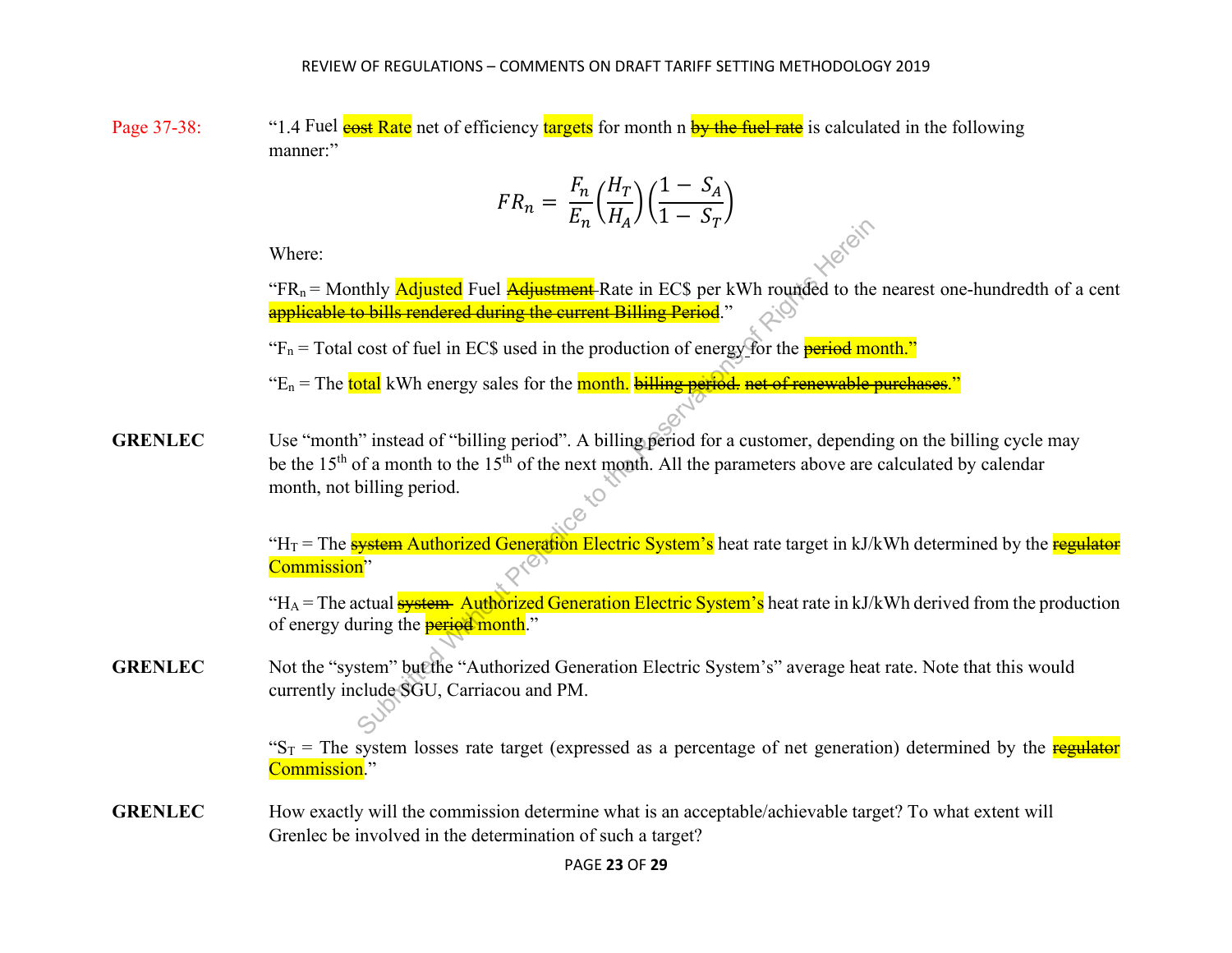" $S_A$  = The **actual 12-month rolling average** system losses (expressed as a percentage of net generation) registered during the month billing period."

- **GRENLEC** As the monthly system losses calculation can be significantly affected by the number of unread days in Grenlec's billing cycle 19 (the cycle in which all large customers fall), Grenlec proposes that  $S_A$  be the 12month rolling average in that month. It decreases price volatility.
- Page 38: "2. "**Renewable Charge**. This is the network licensee's actual monthly cost of renewable energy purchased from independent power producers and self-generators, in accordance with the terms of Power Purchase Agreements and Self-Generator Contracts, respectively, divided by the renewable kWh consumption by Consumers the total kWh energy sales  $(E_n)$  during the given month."
- **GRENLEC** We believe that there is an error in the proposed formula and if applied will result in the customer receiving a higher bill than is equitable. Our suggestion for the amended calculation is shown above.

The Reservation of the Reservation of the Reservation of the Reservation of the Reservation of the Reservation of the Reservation of the Reservation of the Reservation of the Reservation of the Reservation of the Reservat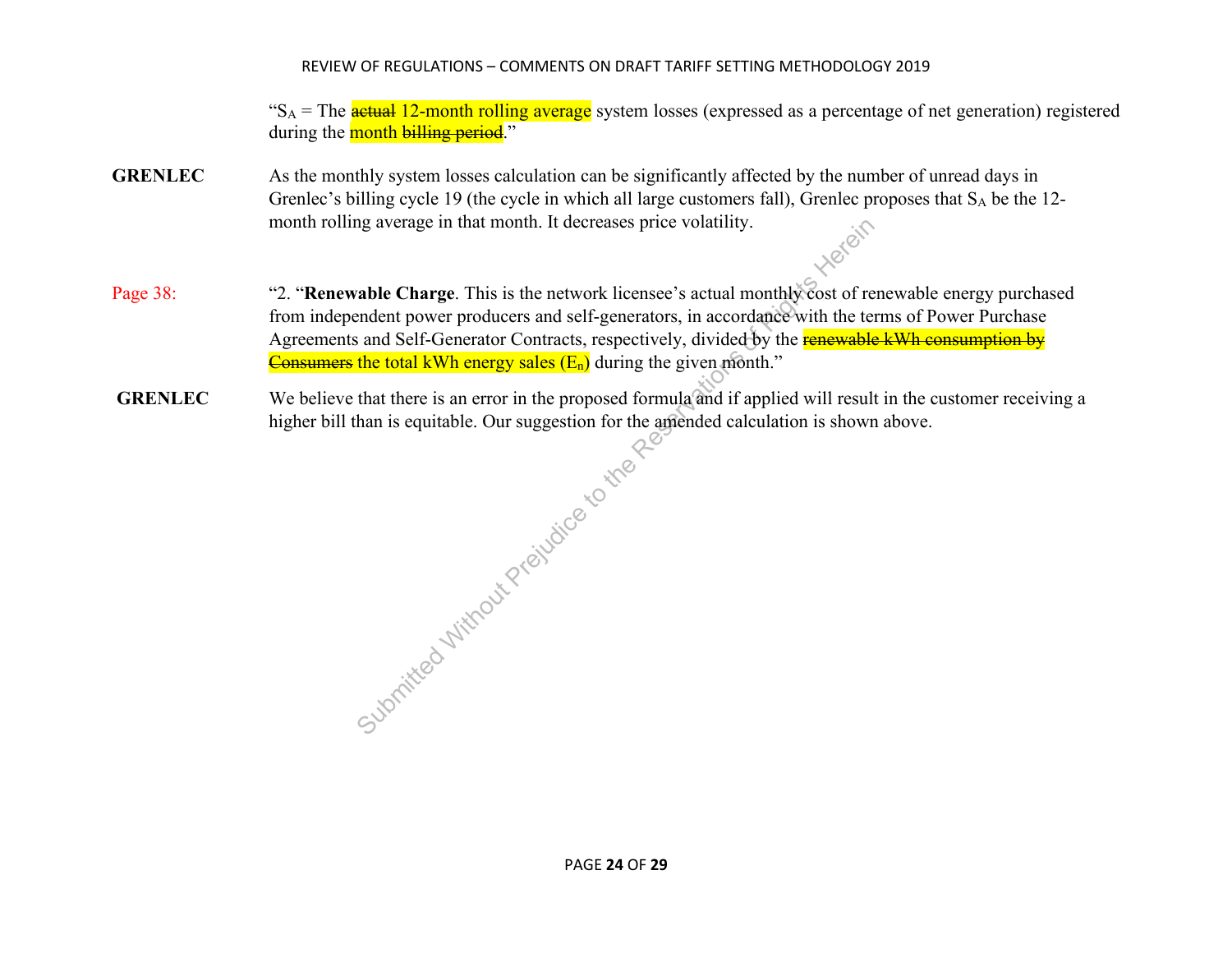## **ANNEX A**

## Calculation of Allowed Rate of Return on Equity (ROE)

*In order to present a response to the Commission's proposed method of using the Long-Term Bond Rate (LTBR) plus a risk premium to calculate the allowed Rate of Return on Equity, Grenlec has solicited the input of Dr. Scott Miller and Dr. Kevin Lee, both of whom are Professors of Finance at the University of Tampa. The following text is an extract from a short paper these gentlemen co-authored to address this topic.* 

The use of (LTBR) plus a risk premium to calculate the allowed Rate of Return on Equity has two fundamental flaws. First, the premium of 5½% suggested by the PURC is arbitrary and does not reflect the risk difference between sovereign debt and those risks faced by Grenada Electricity Services, Ltd.

Second, and more importantly, the LTBR cannot be used as a reference rate because it does not exist in a pure and accurate form. Grenada has no long-term sovereign debt that has not been defaulted on or restructured. The last instance of Grenada long term sovereign debt was defaulted on in 2013. The Commission suggests to instead use the most recent bond issued by the Regional Government Securities Market (RGSM). The problem is that each Caribbean nation has a different status of credit worthiness. Therefore, depending on which country issues the most recent sovereign debt, the reference point would fluctuate greatly with little or no relationship to the specific economic conditions in Grenada. Since Grenada Electricity Services, Ltd only operates in Grenada, the use of any RGSM issued sovereign debt, other than Grenada itself, would be highly inaccurate. In addition, there have been numerous defaults and debt restructurings that have occurred in the region. This includes Grenada in 2004, 2012, and 2013. The Reservation of 37276 suggested by the POKC is around the Reservation of 37276 suggested by the POKC is and a<br>procedure in the LTBR cannot be used as a reference rate because and accurate form. Grenada has no long-term

In 2018, Barbados was the only nation to default on its sovereign debt. During that year, there was continued improvement in the sovereign debt ratings globally and yet the only default occurred in the Caribbean region.<sup>1</sup> Overall, between  $1999 - 2018$ , there were 33 sovereign debt defaults globally by [2](#page-25-1)0 nations. 10 of these 33 defaults were by 5 nations in the Caribbean region.<sup>2</sup>

The uncertainty of LTBR makes this proposed arrangement impractical. Until Grenada shows a sustained track record of issuing and properly servicing long term sovereign debt, it unreasonable to use LTBR as a reference rate to set a limit on ROE. If, however, the PURC insists on using this approach, we should model a hypothetical rate for Grenada's sovereign debt in lieu of an actual rate that does not exist. We can do this in two credible ways.

1) Grenada is one of only three countries to have defaulted three times on its sovereign debt.<sup>[3](#page-25-2)</sup> This indicates a debt rating of D based on Standard and Poor's (S&P) methodology. In fact,

<span id="page-25-0"></span><sup>1</sup> [www.spratings.com/documents/20184/774196/2018AnnualSovereignDefaultAndRatingTransitionStudy.pdf](http://www.spratings.com/documents/20184/774196/2018AnnualSovereignDefaultAndRatingTransitionStudy.pdf)

<span id="page-25-1"></span><sup>2</sup> See Appendix for list of defaults.

<span id="page-25-2"></span><sup>3</sup> Dec 30, 2004, Oct 16, 2012, and Mar 12, 2013.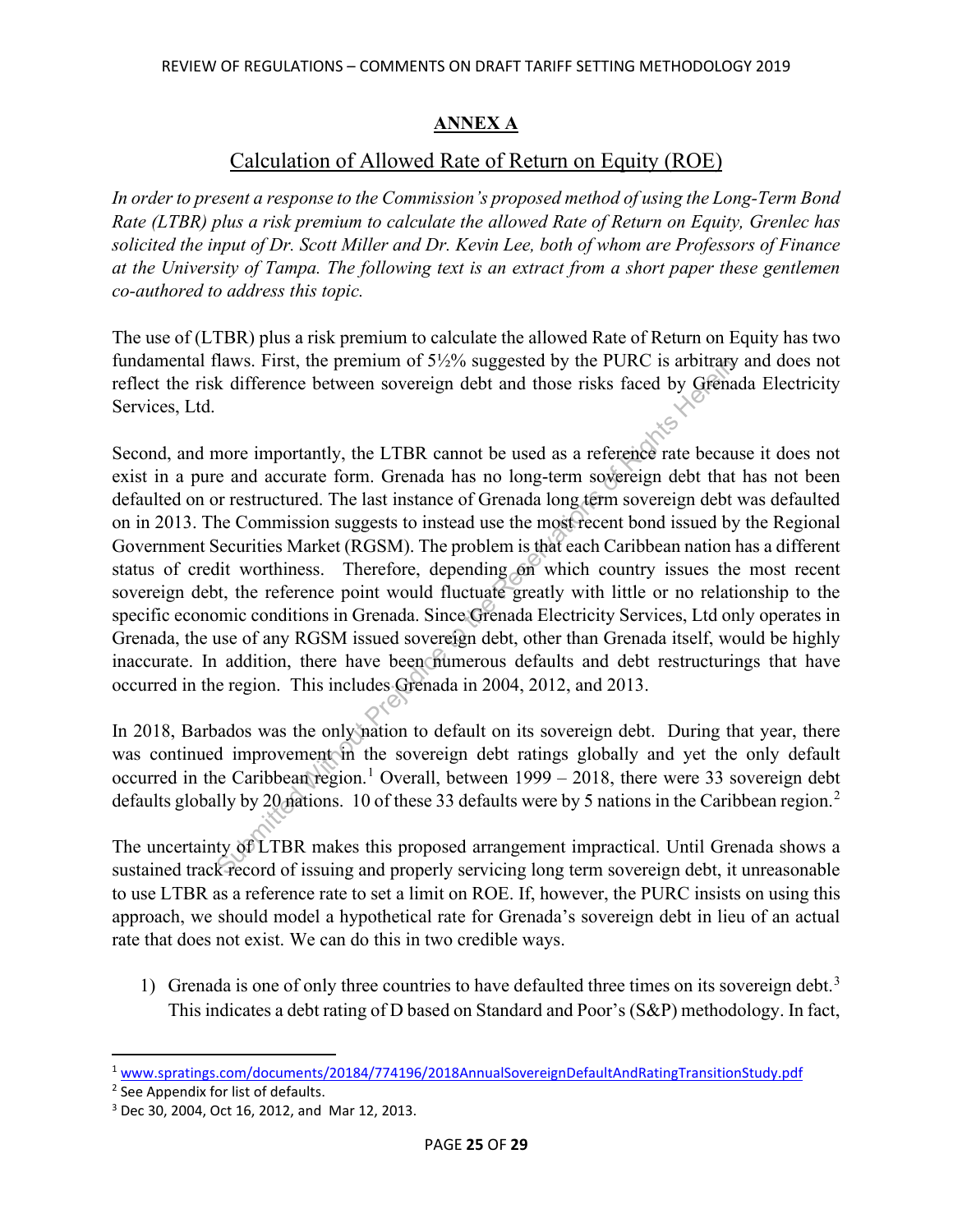the rating of Grenada was withdrawn all together in 2014 by S&P due to its record of recurring defaults. As of January of  $2020^4$  $2020^4$ , this indicates a default spread of 15.12% (shown in the table below). The default spread is the difference between the yield to maturity of long term sovereign debt and the risk free rate. The most commonly used proxy for the risk free rate is US Treasuries. The 30-year US Treasury Bond rate was 1.99% as of January 31, 2020.[5](#page-26-1)

|                               |               | <b>Default</b> |                                                                             |
|-------------------------------|---------------|----------------|-----------------------------------------------------------------------------|
|                               | <b>Rating</b> | <b>Spread</b>  |                                                                             |
|                               | Aaa/AAA       | 0.63%          |                                                                             |
|                               | Aa2/AA        | 0.78%          |                                                                             |
|                               | $A1/A+$       | 0.98%          |                                                                             |
|                               | A2/A          | 1.08%          | J skights Herein                                                            |
|                               | $A3/A-$       | 1.22%          |                                                                             |
|                               | Baa2/BBB      | 1.56           |                                                                             |
|                               | $Ba1/BB+$     | 2.00%          |                                                                             |
|                               | Ba2/BB        | 2.40%          |                                                                             |
|                               | $B1/B+$       | 3.51%          |                                                                             |
|                               | B2/B          | 4.21%          |                                                                             |
|                               | $B3/B-$       | 5.15%          |                                                                             |
|                               | Caa/CCC       | 8.20%          |                                                                             |
|                               | Ca2/CC        | 8.64%          |                                                                             |
|                               | C2/C          | 11.34%         |                                                                             |
|                               | D2/D          | 15.12%         |                                                                             |
|                               |               |                |                                                                             |
|                               |               |                | ndicate an LTBR of 17.11%. This is calculated as the default spread         |
|                               |               |                | $h_0$ ) + the Risk Free Rate (1.99%). This model would denote an RO         |
| ) using the proposed formula. |               |                |                                                                             |
|                               |               |                |                                                                             |
|                               |               |                | gnore the fact that Grenada defaulted on its last sovereign debt issue in 2 |

This would indicate an LTBR of 17.11%. This is calculated as the default spread of a D rated bond  $(15.12\%)$  + the Risk Free Rate  $(1.99\%)$ . This model would denote an ROE of 22.61% (LTBR+5.5%) using the proposed formula.

2) If we ignore the fact that Grenada defaulted on its last sovereign debt issue in 2013 a second approach would be to forecast the likely debt rating or spread of a hypothetical future debt issuance by Grenada. Since S&P Global Ratings began rating sovereigns, 20 sovereigns have defaulted, with seven defaulting twice and three defaulting three times. That is a total of 33 defaults by 20 different sovereigns, half of which are Caribbean nations. The average rating upon new issuance after default was CCC.<sup>[6](#page-26-2)</sup> This was also the rating for Grenada after its second default of October 2012. However, the rating dropped to D by March of

<span id="page-26-0"></span><sup>4</sup> Damodaran, Aswath, [http://pages.stern.nyu.edu/~adamodar/](http://pages.stern.nyu.edu/%7Eadamodar/) NYU Stern School of Business, January 2020.

<span id="page-26-1"></span><sup>5</sup> United States Department of Treasury, https://home.treasury.gov/

<span id="page-26-2"></span><sup>6</sup> [www.spratings.com/documents/20184/774196/2018AnnualSovereignDefaultAndRatingTransitionStudy.pdf](http://www.spratings.com/documents/20184/774196/2018AnnualSovereignDefaultAndRatingTransitionStudy.pdf)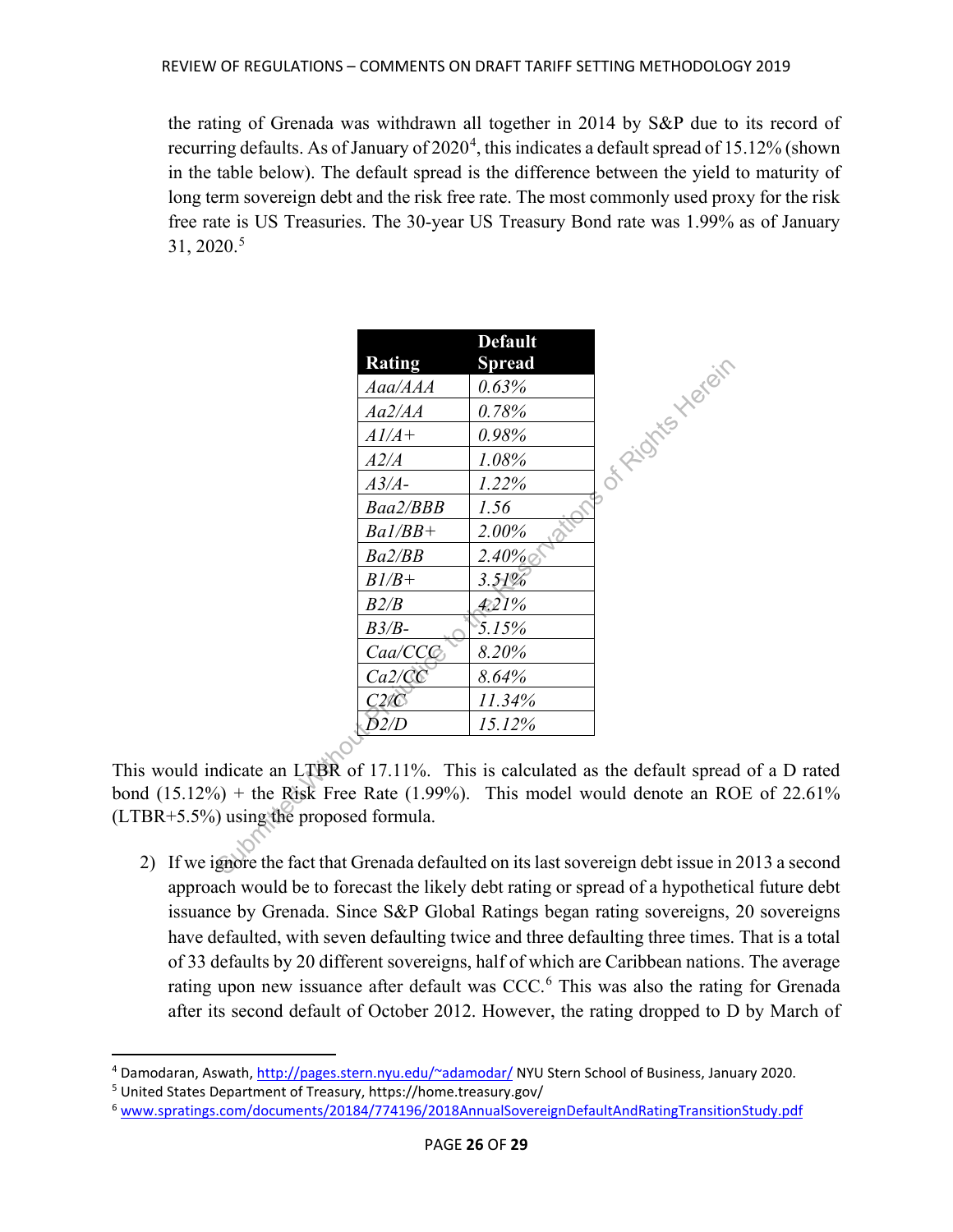2013 as Grenada defaulted once again. Even if we use CCC as a possible future rate,  $S\&P$ indicates that the default probability of a CCC rated sovereign debt within 10 years is 92.6%. Therefore, even if we use what is the most likely the highest possible S&P rating for new issuance of sovereign debt, we are looking at the lowest LTBR of 10.19% (calculated as the CCC spread of  $8.2\%$  + Risk Free Rate of 1.99%) and a limit of ROE of 15.69% (LTBR  $+$  5.5%).

These two methods indicate a range for ROE of 15.69% to 22.61%. This ROE value would have to be adjusted to calculate COE as indicated above. The range for ROE is quite large and there are no assurances that the actual LTBR would be stable in the future. Therefore, we believe using LTBR as a reference rate plus an arbitrary risk premium is unwise and creates unnecessary ambiguity. Until a time comes where there is stable long term sovereign debt that is successfully serviced by Grenada, we believe using LTBR as a reference rate is inappropriate. This may be an area we can revisit once LTBR becomes more certain and stable with a sustained record of success.

In the meantime, we would suggest using multiple approaches to calculate COE, and in turn the WACC, for Grenada Electricity Services, Ltd. Using the Capital Asset Pricing Model  $(CAPM)^7$  $(CAPM)^7$ and the dividend discount model to calculate the COE would provide a more robust and fundamentally sound approach in calculating COE, WACC, Return on Investment (ROI), and ultimately Non-Fuel Revenue Requirements (NFRR). This approach would better enable Grenada Electricity Services, Ltd "the opportunity to earn a return sufficient to provide for the requirements of consumers and acquire new investments at competitive costs." – Schedule 2.3(f) on page 21 of the PURC Draft Regulations on Tariff Setting methodology. reference rate plus an arbitrary risk premium is unwise and create<br>till a time comes where there is stable long term sovereign debt that<br>it renada, we believe using LTBR as a reference rate is inappropriate. T<br>visit once L

In summary, the proposed approach to determine pricing the cost of equity for Grenada Electricity Services, Ltd. Is not accurate or fair in its current form. The methodology does not accurately value the equity as it utilizes a reference rate that has no sound basis and does not adequately consider the default record or current absence of long-term sovereign debt offerings. For those reasons, we recommend an alternative approach as described above.

<span id="page-27-0"></span><sup>&</sup>lt;sup>7</sup>Lintner, J. (1965). The Valuation of risk assets and the selection of risky investments in stock portfolios and capital budgets. The Review of Economics and Statistic, 47(1)

Sharpe, W. F. (1964). Capital asset prices: A theory of market equilibrium under conditions of risk. Journal of Finance, 19(3), 425–442.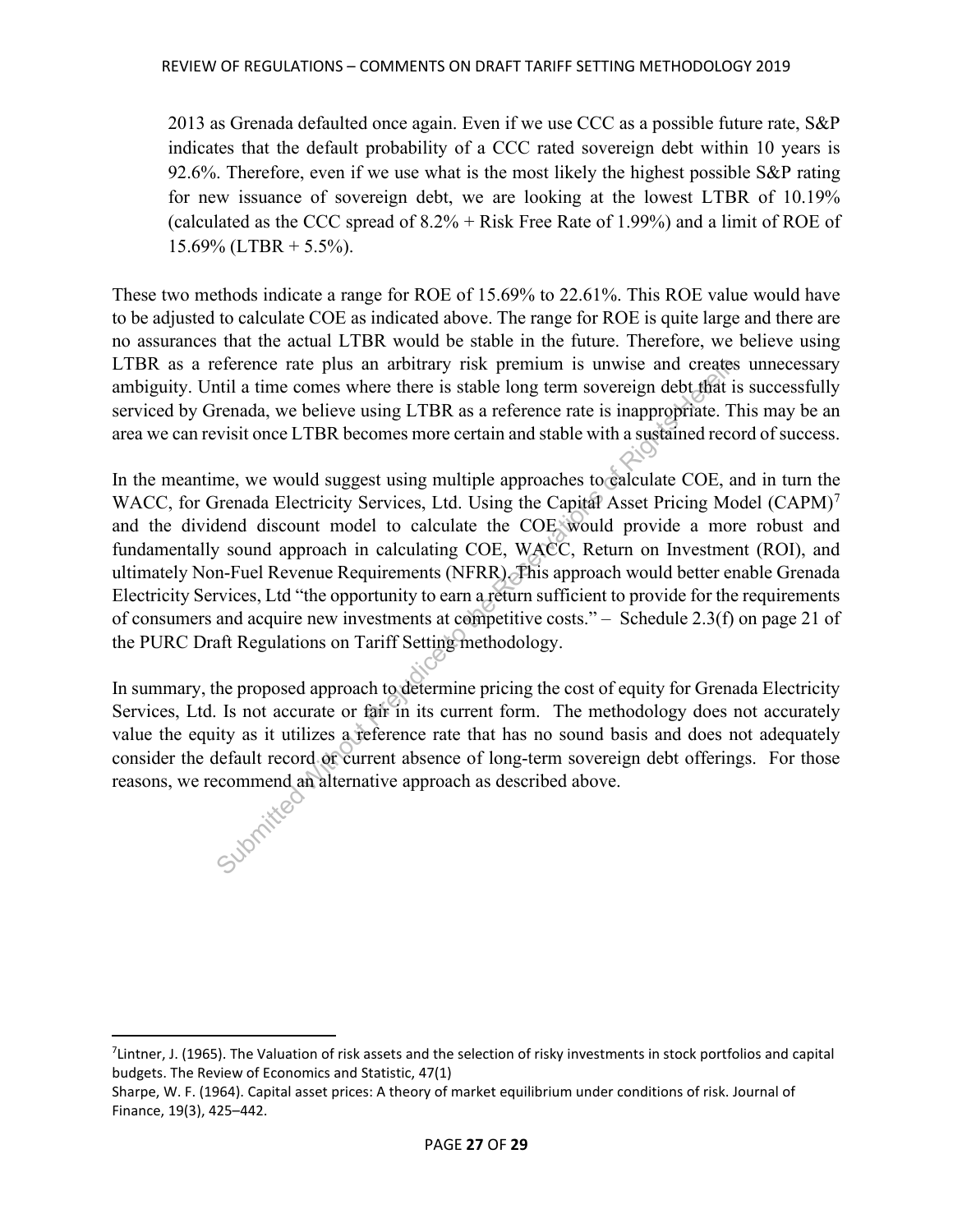| Nations                      | Default Date               | Two Defaults      |             | Three Defaults |                 |
|------------------------------|----------------------------|-------------------|-------------|----------------|-----------------|
| Russia                       | 27-Jan-99                  | Argentina         | $6-Nov-01$  | <b>Belize</b>  | <b>7-Dec-06</b> |
| Pakistan                     | 29-Jan-99                  | Argentina         | 30-Jul-14   | <b>Belize</b>  | $21-Aug-12$     |
|                              |                            | Congo-            |             |                |                 |
| Indonesia                    | 29-Mar-99                  | Brazzaville       | $2-Aug-16$  | <b>Belize</b>  | 17-Mar-17       |
|                              |                            | Congo-            |             |                |                 |
| Indonesia                    | $17-Apr-00$                | Brazzaville       | $1-Aug-17$  | Grenada        | 30-Dec-04       |
| Argentina                    | $6-Nov-01$                 | El Salvador       | 20-Apr-17   | Grenada        | 8-Oct-12        |
| Indonesia                    | 22-Apr-02                  | El Salvador       | $2$ -Oct-17 | Grenada        | $12$ -Mar-13    |
| Paraguay                     | 13-Feb-03                  | Greece            | 27-Feb-12   | Indonesia      | 29-Mar-99       |
| Uruguay                      | 16-May-03                  | Greece            | $5$ -Dec-12 | Indonesia      | $17-Apr-00$     |
| Grenada                      | 30-Dec-04                  | Jamaica           | $14-Jan-10$ | Indonesia      | 22-Apr-02       |
| Venezuela                    | 18-Jan-05                  | Jamaica           | 12-Feb-13   |                |                 |
| Dominican<br><b>Republic</b> | $1-Feb-05$                 | Mozambique        | $1-Apr-16$  |                |                 |
| <b>Belize</b>                | <b>7-Dec-06</b>            | Mozambique        | 18-Jan-17   |                |                 |
| Seychelles                   | $7-Aug-08$                 |                   |             |                |                 |
|                              |                            |                   |             |                |                 |
| Ecuador                      | 15-Dec-08                  | Jan 18-Jan 18-Jan |             |                |                 |
| Jamaica                      | $14-Jan-10$                |                   |             |                |                 |
| Greece                       | 27-Feb-12                  |                   |             |                |                 |
| <b>Belize</b>                | $21-Aug-12$                |                   |             |                |                 |
| Grenada                      | $8-Oct-12$                 |                   |             |                |                 |
| Greece                       | $5-Dec-12$                 |                   |             |                |                 |
| Jamaica                      | 12-Feb-13                  |                   |             |                |                 |
| Grenada                      | $12$ -Mar-13               |                   |             |                |                 |
| Cyprus                       | $28$ -Jun- $13$            |                   |             |                |                 |
| Argentina                    | $30$ -Jul- $\overline{14}$ |                   |             |                |                 |
| Ukraine                      | 25-Sep-15                  |                   |             |                |                 |
| Mozambique                   | LApr-16                    |                   |             |                |                 |
| Congo-Brazzaville            | $2-Aug-16$                 |                   |             |                |                 |
| Mozambique                   | 18-Jan-17                  |                   |             |                |                 |
| <b>Belize</b>                | 17-Mar-17                  |                   |             |                |                 |
| El Salvador                  | 20-Apr-17                  |                   |             |                |                 |
| Congo-Brazzaville            | $1-Aug-17$                 |                   |             |                |                 |
| El Salvador                  | $2$ -Oct-17                |                   |             |                |                 |
| Venezuela                    | 13-Nov-17                  |                   |             |                |                 |
| <b>Barbados</b>              | $6$ -Jun-18                |                   |             |                |                 |

Appendix A: Sovereign Debt Defaults

Of the 33 sovereign debt defaults, 10 were by Caribbean nations (highlighted and in bold). Of the 10 nations that defaulted multiple times, 3 were Caribbean nations. Of the 3 nations that defaulted three times, 2 were Caribbean nations. Grenada is one of the nations that has defaulted three times.